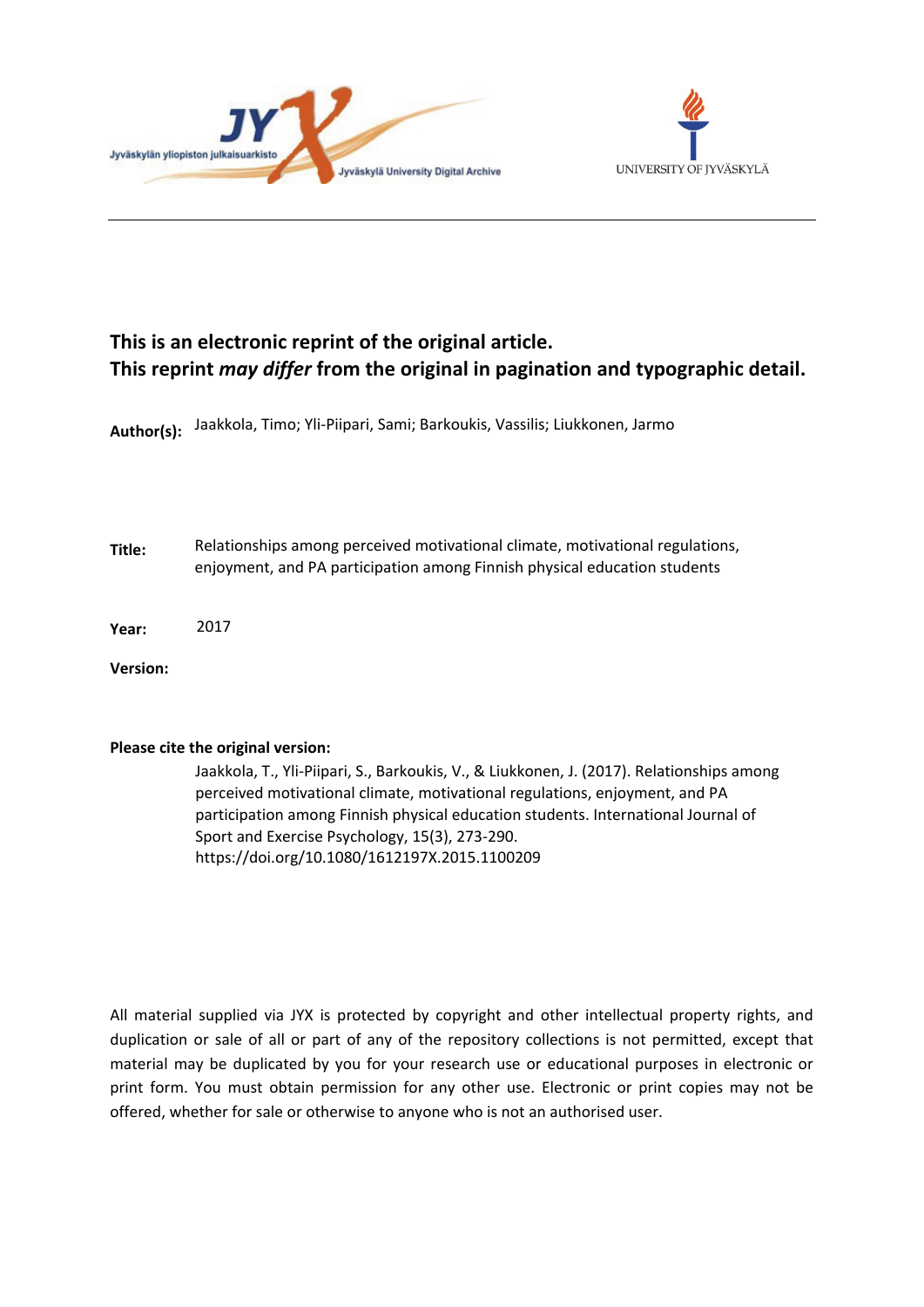#### Relationships among perceived motivational climate, motivational regulations, enjoyment, and PA participation among Finnish physical education students

# **Abstract**

 The influence of teacher-initiated motivational climate on cognitive, affective, and behavioural student outcomes has been highlighted as an area of future research. This study, grounded in Self-Determination and Achievement Goal Theories, examined how teacher- initiated motivational climate can increase student motivation and positive affective responses in physical education along with their physical activity participation, and whether motivational climate has a longitudinal effect across middle school. In addition, we aimed to examine the role of positive affect in explaining the relationship between motivation in physical education and out-of-school physical activity participation. A sample comprised 540 adolescents (277 boys, 263 girls, median age 13) and they responded to self-report questionnaires measuring their perception of motivational climate in PE classes (Motivation Climate in Physical Education Questionnaire), self-determined motivation (Physical Education Motivation Scale), enjoyment (Sport Enjoyment Scale), and physical activity (Health Behaviour in School-aged Children Research Protocol) twice at both Grade 7 and 9. Structural equation model analyses produced three main findings. First, the study showed that intrinsic motivation was the vital component of motivation that transferred the effect of learning-oriented climate to long-lasting enjoyment in PE context. Second, although performance-oriented climate did not have a direct effect on enjoyment, performance- oriented climate had a long-lasting effect on non-self-determined motivation. Finally, the study showed enjoyable experiences in PE to transfer intrinsic motivation into PA participation. The findings of the study extend our understanding on how teacher-initiated motivational climate in PE can lead to increase PA participation during middle school. **Keywords** Self-determined motivation, motivational climate, enjoyment, physical activity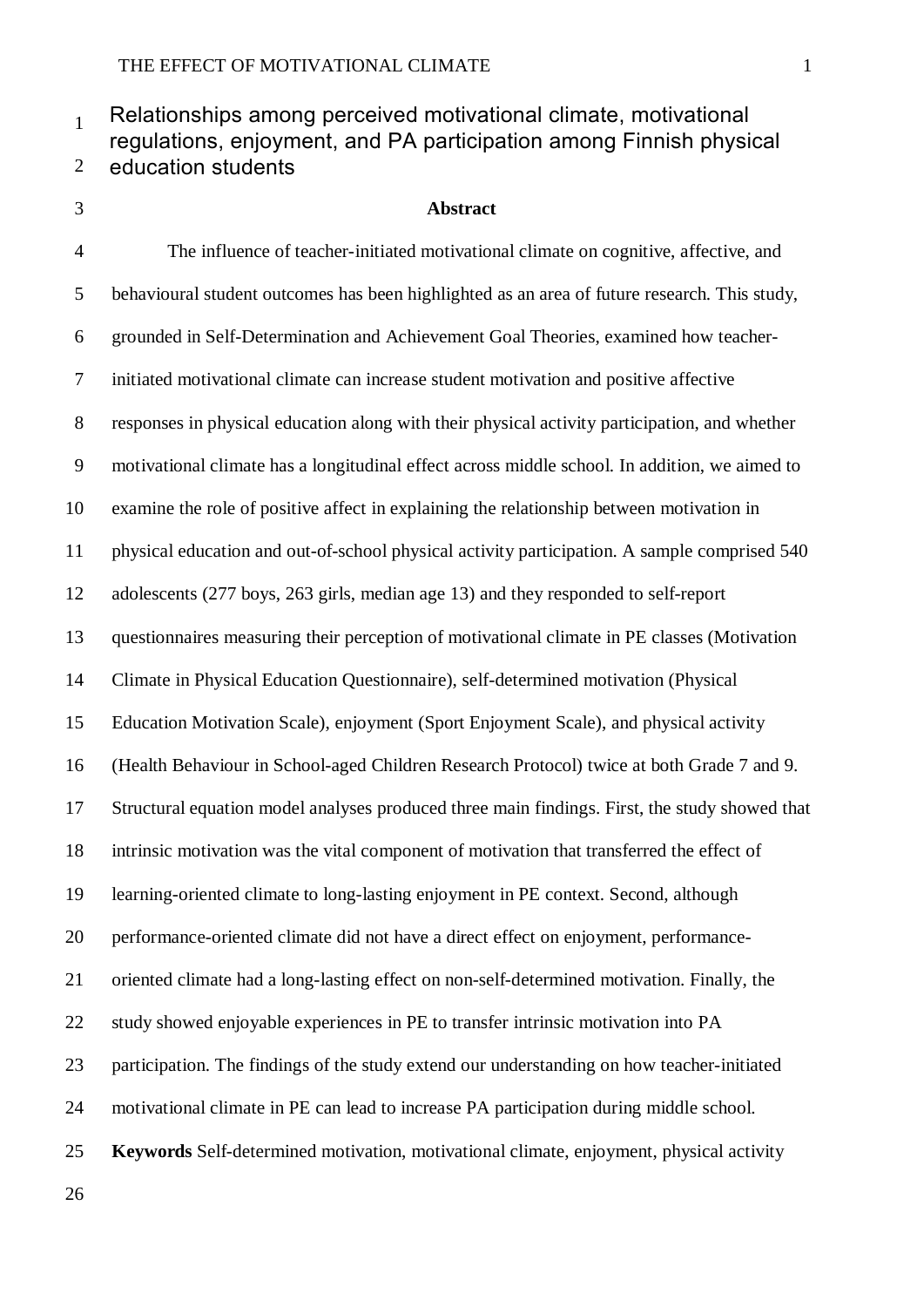Physical inactivity has been one of the leading determinants to double the worldwide prevalence of obesity since 1980 (World Health Organization, 2013). It has been argued that schools and physical education (PE) are the most cost-effective channels to affect public health because of schools' potential to reach the whole age cohort of children and adolescents (Sallis et al., 2012). However, due to limited amount of weekly PE classes, physical educators' resources to engage their students in recommended daily 60 minutes of moderate- to-vigorous PA (U.S. Department of Health and Human Services, 2008) are inadequate. Thus, the examination of the pathways through which motivational and positive PE experiences transfer into physically active lifestyle is well warranted. In addition, the examination of the role of motivational climate in children and adolescent PA has been suggested as one of the top ten research questions in PE domain (Chen, 2013). Thus, evolving from the current state of affairs and grounded in self-determination (SDT; Deci & Ryan, 1985) and achievement goal (AGT; Nicholls, 1989) theories, the purpose of the current study was two-fold. First, we aimed to examine how teacher-initiated motivational climate can influence student motivation and affect in PE along with their PA participation, and whether motivational climate has a longitudinal effect across middle school. Second, we aimed to examine the role of positive affect in explaining the relationship between motivation in PE and out-of-school PA participation.

# **Self-Determination Theory**

 SDT is a prominent theory used to understand human motivation in PA settings. The theory offers an explanatory framework for the understanding of the quality of motivation behind volitional and satisfying behaviours (Deci & Ryan, 1985, 2000; Deci, Ryan & Guay, 2013). SDT identifies three major types of motivation existing in any life context; intrinsic 50 motivation, extrinsic motivation and amotivation<sup>1</sup> (Deci & Ryan, 2000). Intrinsic motivation represents engagement in an activity for the pleasure and excitement, whereas extrinsic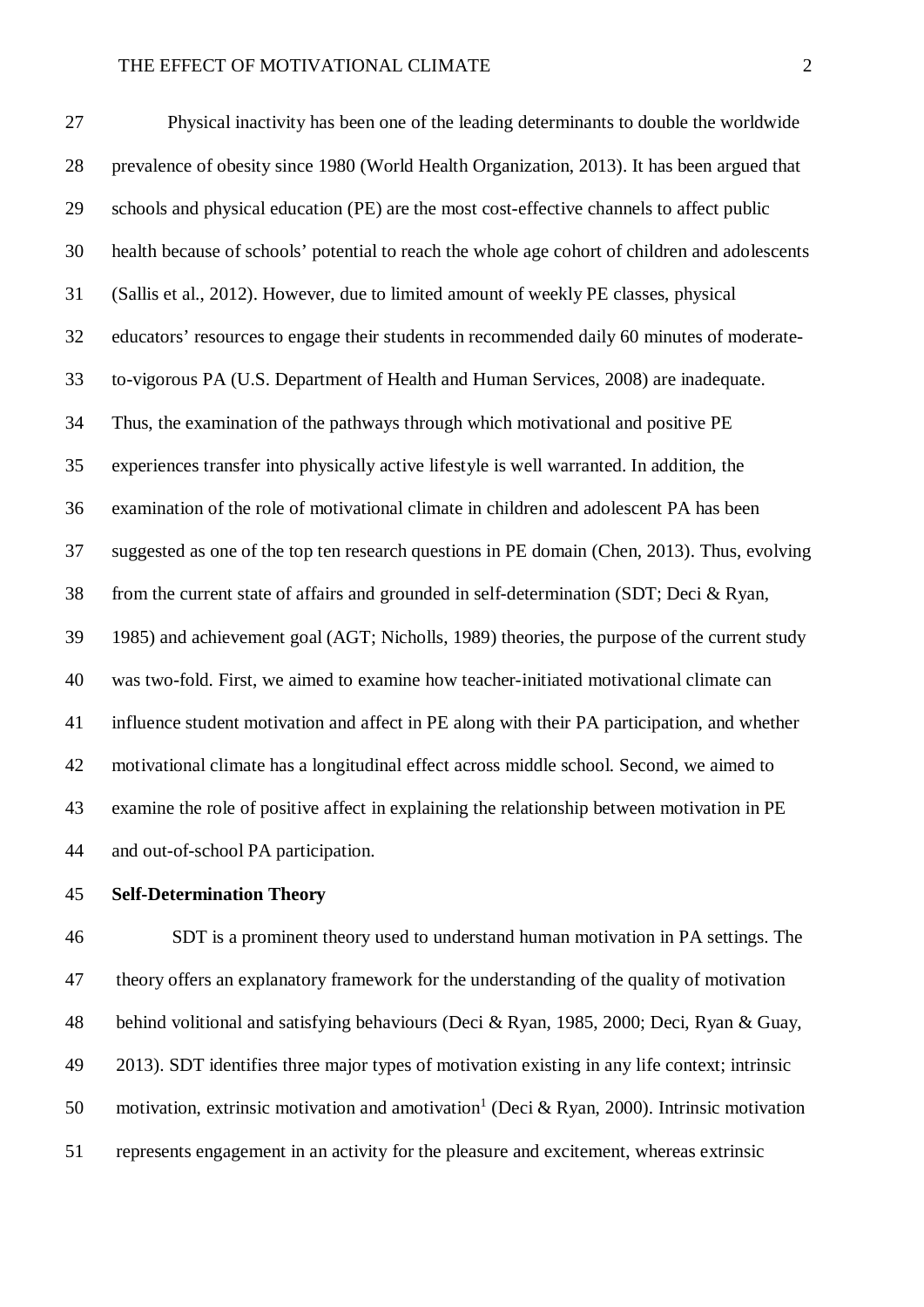motivation has been typically divided into three motivational regulations corresponding to different levels of self-determination (Deci & Ryan, 2000). In the most self-determined regulation, which is labelled identified regulation, participation in the activity is a result of the individual's choice as he/she acknowledges the value and importance of the activity for the self. Introjected regulation describes behaviours which have been only slightly internalized and which are performed out of feelings of guilt or shame. The least self- determined regulation of extrinsic motivation is external regulation which describes involvement in an activity due to external demands and contingencies, such as obtaining rewards, avoid punishment or due to external pressure. In addition, amotivation, which reflects a lack of either intrinsic or extrinsic motivation, is a construct similar to learned helplessness and it corresponds to an absence of reasoning and intention to carry out behaviour (Deci & Ryan, 1985, 2012).

 Students who participate in PE due to the most self-determined (autonomous; intrinsic motivation and identified regulation) reasons are considered autonomously motivated in PE in contrast to students who participate due to non-self-determined (controlled; introjected regulation, external regulation) reasons. SDT has been extensively studied in PE and evidence has consistently showed that self-determined motivation is associated with positive cognitive (e.g., concentration), affective (e.g., enjoyment) and behavioural (e.g., effort, PA) responses during lesson participation as compared to controlled 71 motivation (see Vallerand, 1997, 2007).

# **Achievement Goal Theory (AGT)**

 AGT is a theoretical approach that has been used to understand the students' behaviour in PE (Roberts, 2012). The focal tenet of AGT is that there are two conceptions of defining competence and success in activity, namely learning and performance orientation<sup>2</sup> (Nicholls, 1989; Roberts, 2012). Learning orientation corresponds in attributing success to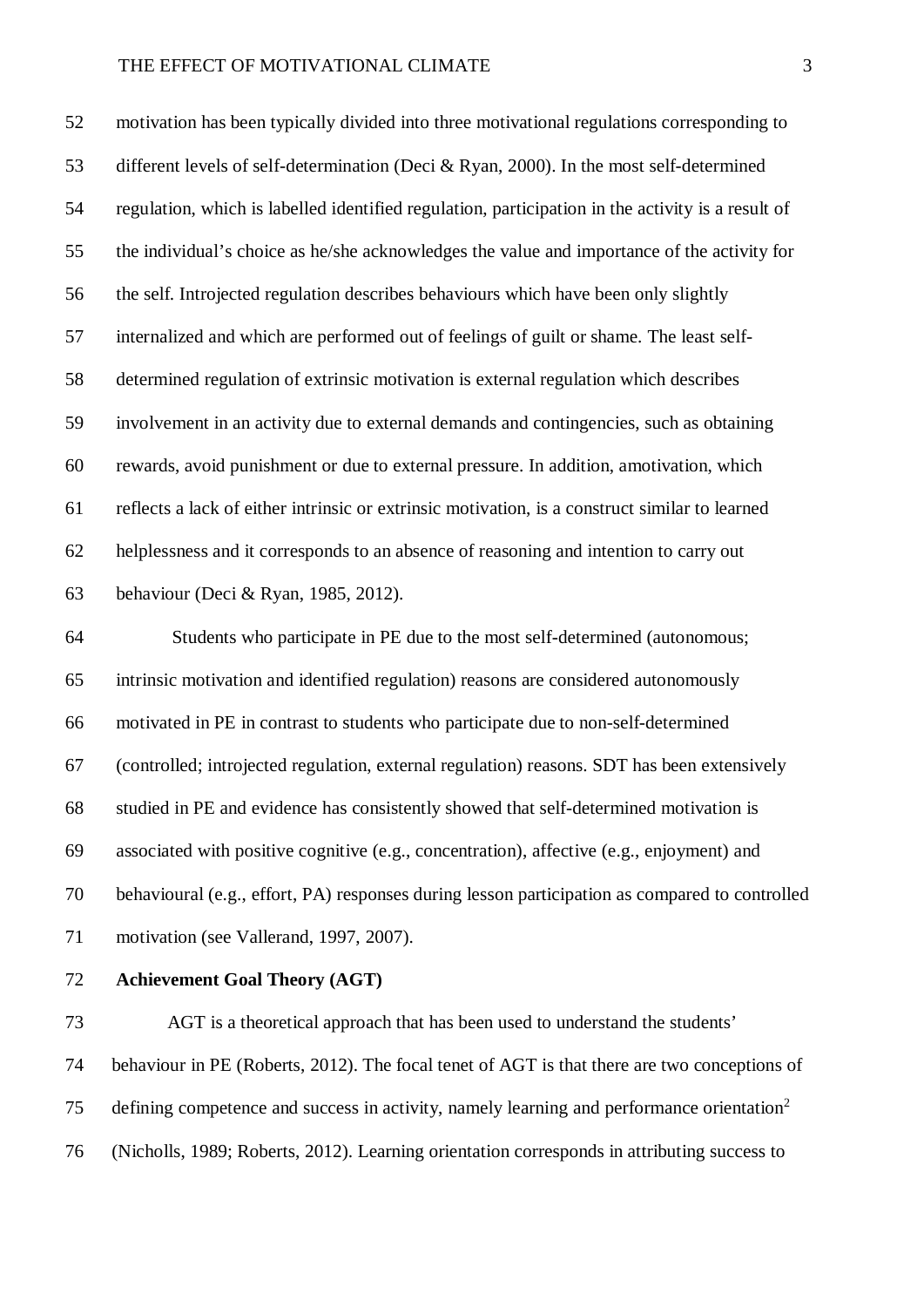self-referenced criteria, such as effort. The focus of activity involvement is mastering the tasks at hand and improvement. Performance-oriented individuals ascribe success to other- reference criteria such as ability, and the main objective of engagement in an activity is to demonstrate competence and outperform others (Nicholls, 1989; Roberts, 2012).

 These two conceptions of competence and success have been also used to describe the situational goal structure, namely perceived motivational climate, which reflects people's perceptions of the emphasis placed by social agents on developing (i.e., learning-oriented climate) or demonstrating competence (i.e., performance-oriented climate; Ames, 1992). According to AGT perceptions of learning-oriented climate promotes mastery of skills and personal improvement and perceptions of performance-oriented climate advances social comparison and focuses on obtaining performance attainments (Duda & Balaguer, 2007).

 Perceptions of learning-oriented climate, as postulated in AGT, result in positive consequences as compared to perceptions of a performance-oriented climate (Braithwaite, Spray, & Warburton, 2011). Empirical evidence has shown that learning-oriented climate relates positively to enjoyment (Barkoukis, Ntoumanis, & Thogersen-Ntoumani, 2010; Liukkonen, Barkoukis, Jaakkola, & Watt, 2010) and out-of-school PA participation (Barkoukis & Hagger, 2013), whereas research evidence has indicated that perceptions of performance-oriented climate display a neutral or negative effect on these outcomes (Barkoukis & Hagger, 2013). Studies have also demonstrated that learning-oriented climate is positively associated with self-determined motivation (Ommundsen & Kvalo, 2007; Standage, Duda, & Ntoumanis, 2003). In the same studies performance-oriented climate has been found to be unrelated or negatively related with self-determined motivation but insignificantly associated with amotivation (Ommundsen & Kvalo, 2007; Standage et al., 2003).

**Enjoyment**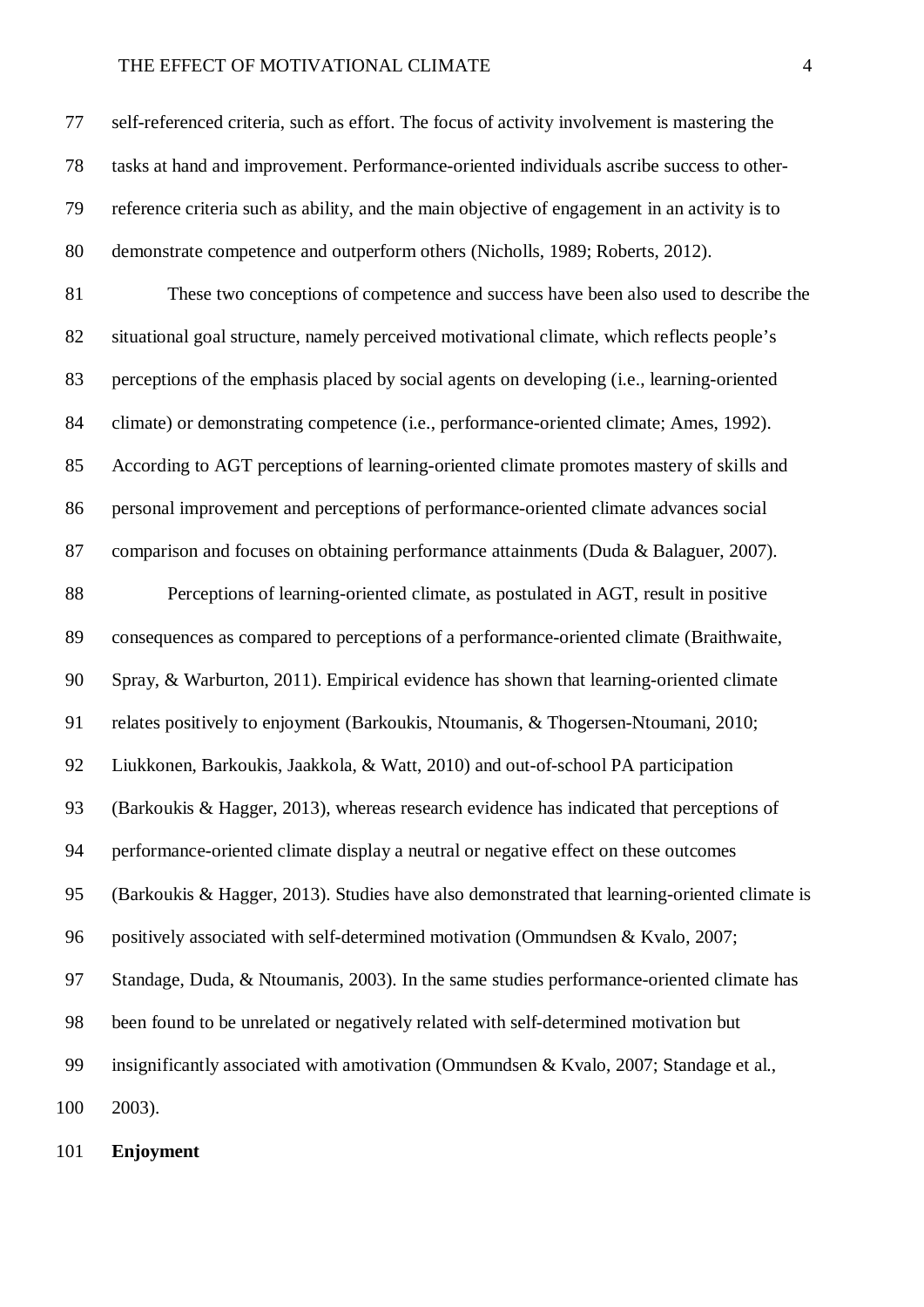Based on the conceptualization of Scanlan and Simons (1992), we operationalized enjoyment as a positive affective response to a certain activity that corresponds to states experienced during PE participation and described as "enjoy," "happy," "like," and "fun." In this sense, enjoyment differs from the SDT postulated intrinsic motivation and it should be viewed as a broader and more inclusive construct (Fairclough, 2003; Scanlan & Lewthwaite, 1986). Whereas intrinsic motivation refers to internal locus of causality in participation (participation is due to totally intrinsic reasons, such as stimulation, pleasure, excitement), enjoyment corresponds to experienced affective outcome of the participation (enjoyment, 110 happiness).

 Previous studies have shown that students' perceptions of learning-oriented climate have a direct positive association with PE enjoyment (perceptions of performance-oriented climate have a negative relation) (Barkoukis, Hagger, Lambropoulos & Tsorbatzoudis, 2010). In addition, students' enjoyment in PE has been found to be an important affective variable linked with increased PA (Garcia Bengoechea, Sabiston, Ahmed, & Farnous, 2010; Papaioannou, Bebetsos, Theodorakis, Christodoulidis, & Kouli, 2006; Wang, Chatzisarantis, Spray, & Biddle, 2002) and it has been found to mediate the effectiveness of a school-based PA intervention (Dishman et al., 2005). In fact, previous studies have suggested enjoyment in PE to be a missing link between motivation in school PE and PA (e.g., Wallhead & Buckworth, 2004). The basic premise of this assumption is that if school PE increases students' positive affect, such as enjoyment, these affective outcomes will transfer into motivation to adopt a physically active lifestyle in other contexts (Wallhead & Buckworth, 2004). This assumption is based on theory and empirical findings suggesting that the experience of enjoyment is a critical factor in determining one's motivation for and continued participation in exercise settings (Kremer, Trew, & Ogle, 1997).

**The Present Study**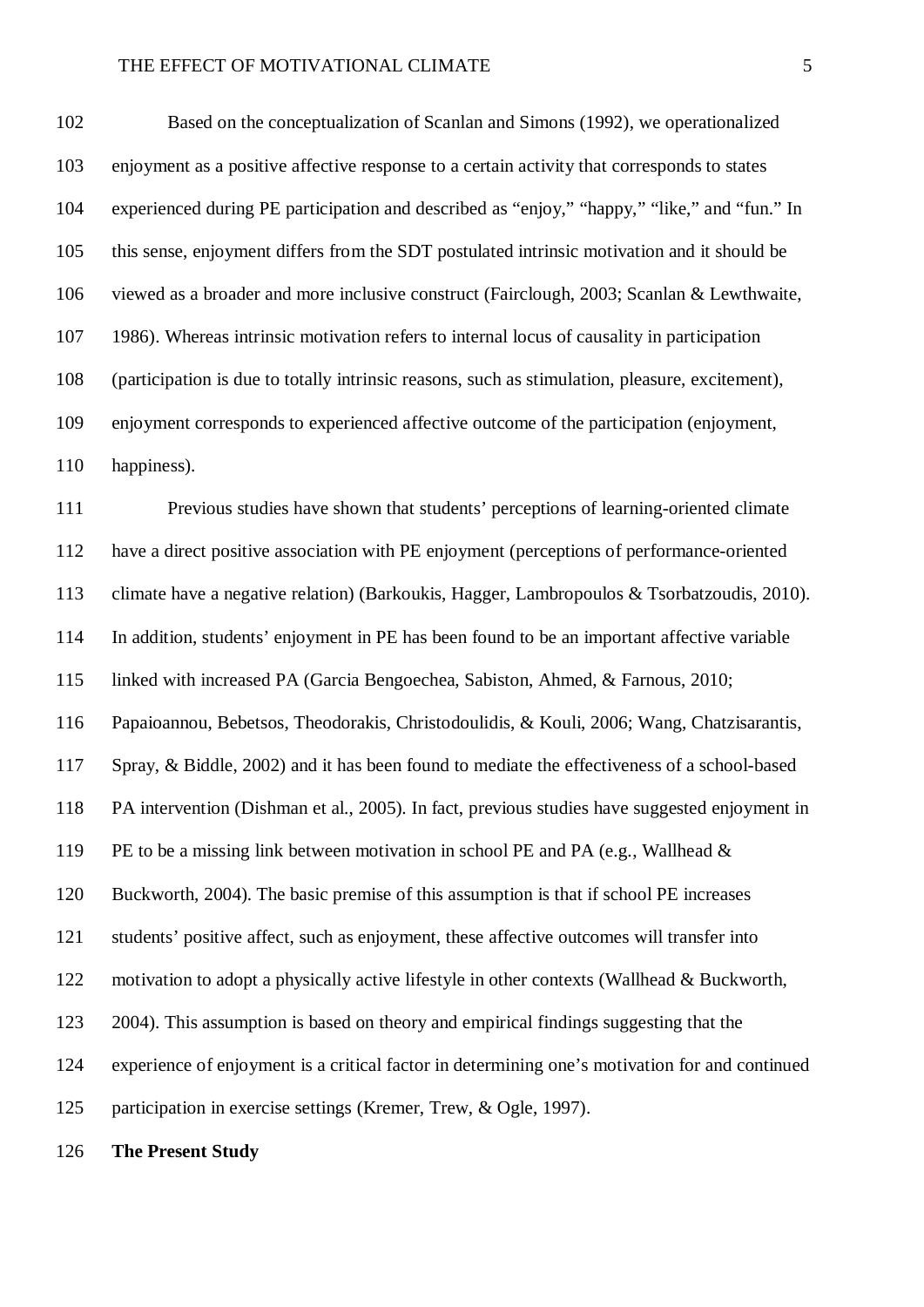The general purpose of the study was to examine how students' perception of teacher- initiated motivational climate can increase students' self-determined motivation and enjoyment in PE along with their PA participation. This study tested Vallerand's (2007; see also Deci & Ryan, 2012) model in which self-determined motivation is hypothesized to mediate the relationship between students' perception of social environment (learning- oriented climate should have a positive relationship; performance-oriented climate should have a negative relationship) and enjoyment. Empirical evidence has partly supported this postulation, showing a positive relationship between PE students' perceptions of learning- oriented climate, enjoyment, and PA participation whereas the relationship between performance-oriented climate and the outcomes has been mixed (Barkoukis & Hagger, 2013). A systematic review of SDT-related studies in exercise and PA domains (Teixeira, Carraça, Markland, Silva, & Ryan, 2012) concluded that both self-determined and non-self- determined motivation can lead to positive outcomes in exercise participation, but only self- determined motivation leads to long-term exercise participation and maintenance because it is more rewarding and enjoyable. In addition, by applying a longitudinal cross-lagged approach we were able to test the whether learning-oriented climate and self-determined motivation in comparison to performance-oriented climate and non-self-determined motivation have a more lasting effect on PA across middle school years. By applying a longitudinal approach, we are able to take into account such processes as they unfold during middle school years, as well as to estimate relations taking into account the temporal ordering of these processes, an important prerequisite to causality.

 Second, to enhance adolescents participation in daily 60 minutes of moderate-to- vigorous PA (U.S. Department of Health and Human Services, 2008), the examination of pathways through which positive motivational and affective experiences in PE transfer into increased out-of-school PA have gained continued interest (Chen, 2013). Although learning-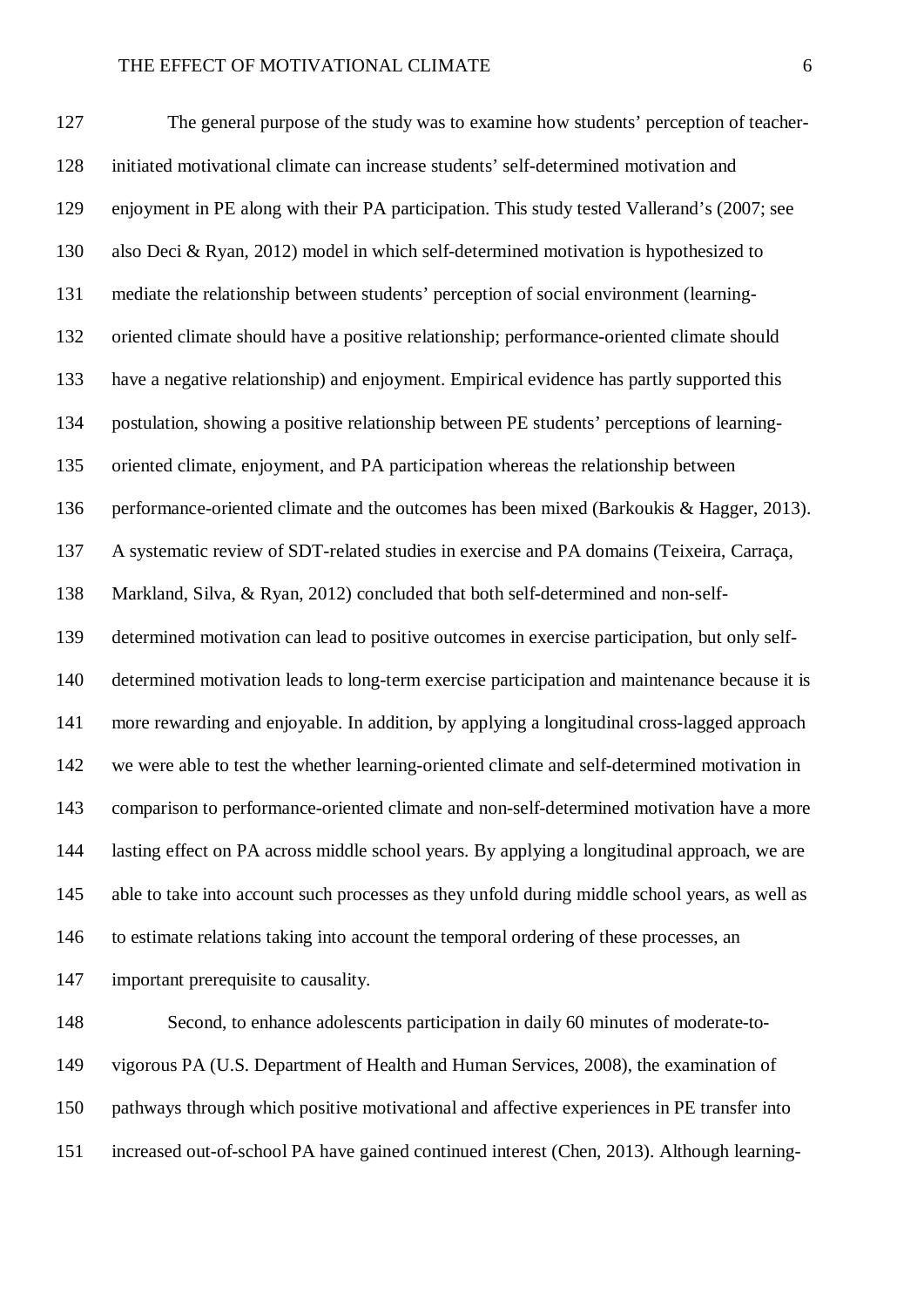oriented PE climate, self-determined motivation, and enjoyment have found to be related positively to PA (Braithwaite et al., 2011), there is a lack of studies examining the pathways through which teacher-initiated motivational climate in PE can impact students' PA participation. It is important to recognize that PE motivation and overall PA motivation are conceptually different hence they occur in different contexts. In other words, a student may have high PE motivation but low motivation to be physically active during leisure-time. Thus, this study was to examine the argument suggesting that PE enjoyment is a "missing link" to explain the transfer of PE motivation on PA participation (Wallhead & Buckworth, 2004). The present study views PE enjoyment as a possible mediator of the effect of motivational climate and motivational regulations in PE on PA participation. We tested the following research hypotheses. *H1a*: We hypothesized that perceptions of learning-oriented climate relates to higher self-determined motivation, lower amotivation, higher enjoyment, and higher PA participation across both grade levels (Barkoukis & Hagger, 2013; Standage et al., 2003). In contrast, perceived performance-oriented climate was assumed to relate to maladaptive pattern, such as higher non-self-determined motivation, amotivation and lower enjoyment and lower levels of PA. *H1b*: We hypothesized that learning-oriented climate at Grade 7 predicts, not only learning-oriented climate but also self- determined motivation at Grade 9; In contrast, we hypothesized that performance-oriented climate at Grade 7 predicts, not only performance-oriented climate but also non-self- determined motivation at Grade 9 (Barkoukis & Hagger, 2013). *H2*: We hypothesized that enjoyment is a significant mediator between self-determined motivation in PE and PA. Specifically, we hypothesized that enjoyment mediates between motivation in PE and PA, self-determined motivation relating to higher PE enjoyment and PA (Wallhead & Buckworth, 2004).

# **Method**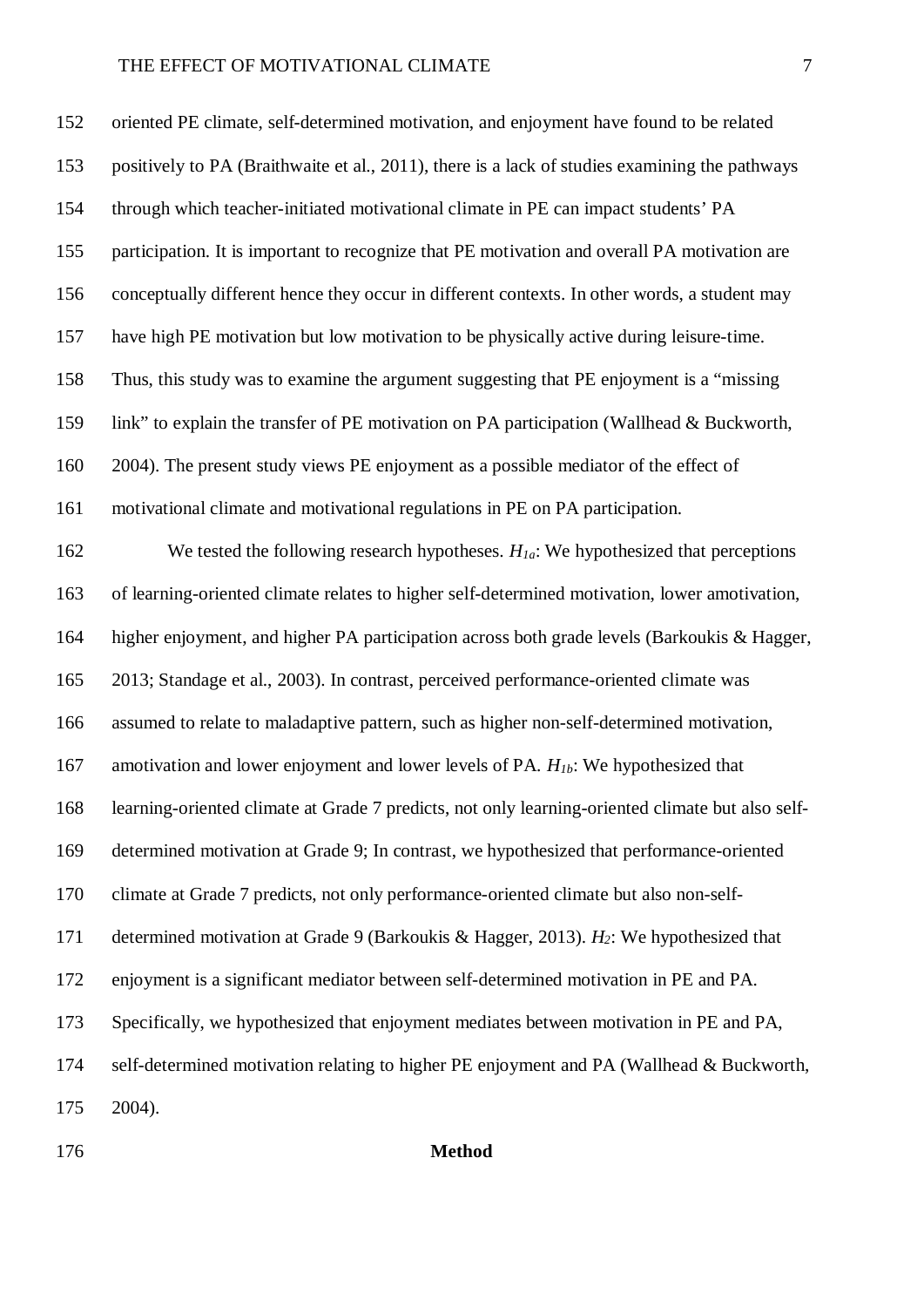### **Participants**

 A total of 540 adolescents (277 boys, 263 girls; 95% Caucasian) enrolled in five 179 urban middle schools were examined during Grade 7 ( $7<sup>th</sup>$  grade fall) and Grade 9 ( $9<sup>th</sup>$  grade fall). At the beginning of the study, the median age of the students was 13 (age range from 12 to 14). All but nine students were enrolled in the same school and under the same PE teacher across Grades 7 to 9. The study comprised nine Caucasian PE teachers (*Mage* 45.3[7.18]), with an average of 18 years of teaching experience. There were no remarkable differences in PE facilities and equipment between study schools. The research protocol was approved by the ethical committee of the local university. Children and teachers were recruited through a direct contact with schools in consultation with the school principal. All the middle school children were invited to participate and parental consents and child assents were obtained. Participation was completely voluntary and participants had the right to withdraw from the study at any time. All the measurements were carried out by a trained team of researchers and took place during PE lessons.

# **Research Context**

 This study was conducted in Finland, the northernmost country of the European Union. PE is mandated as a part of the Finland's comprehensive school curriculum (detailed description of the Finland's PE curriculum can be found in Yli-Piipari, in press). The Finnish National Board of Education designs the core curriculum goals and content for physical education at all school levels. Health is a critical aspect of the Finnish PE curriculum supported by continuing attention to the skills and knowledge associated with lifelong engagement in physical activity. Additionally, Finnish PE aims are more related to cooperation, socialization, and team effort than physiology, competitions, and results. In middle school (grades 7 to 9), students are taught by a specialist (5-year master degree in PE pedagogy) PE teacher and they have seven obligatory PE units (a unit is 38 hours), that is two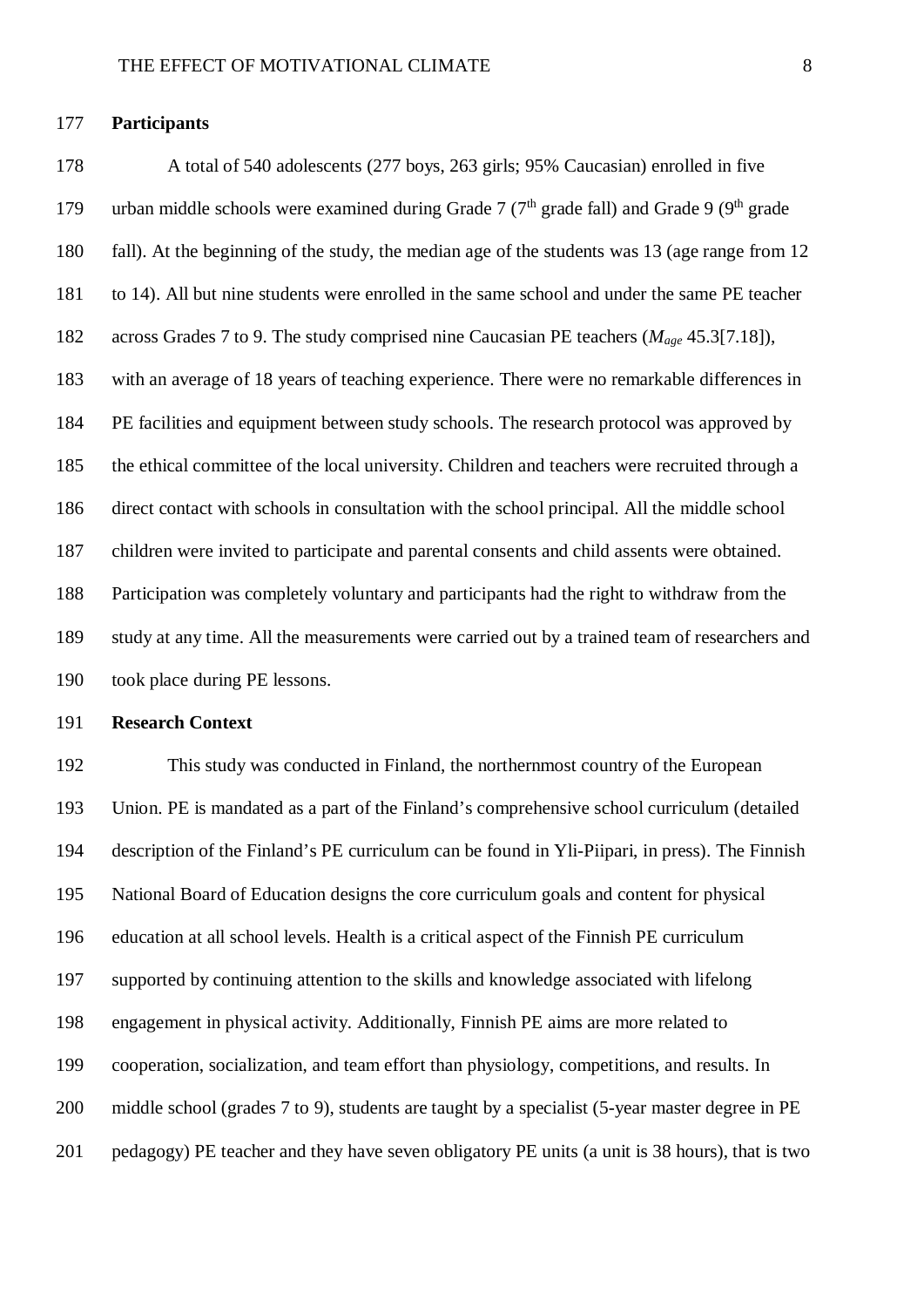or three 45-minute PE lessons weekly. In addition, students have a possibility to select a maximum of three PE units from a set of elective units that are developed according to the local school curriculum. In Finland, PE is typically organized around multi-activity programs in a series of units (Heikinaro-Johansson & Telama, 2005) and it has been found to be similar to that in other Western countries (Annerstedt, 2008) and in the U.S. (Yli-Piipari, in press).

# **Measures**

 A pilot study (*N=* 230) to test reliability and validity of the scales and to reduce the number of factor indicators was conducted prior to the present study. A detailed description of the pilot study can be provided by a first author on request. To avoid survey fatigue, the 211 number of factor indicators of the original scales was reduced (task climate  $6 \rightarrow 4$ ; ego climate 6 -> 4; intrinsic motivation 12 -> 9; and identified, introjected, external regulation, 213 and amotivation  $4 \rightarrow 3$ ).

 **Motivational climate.** Perceptions of motivational climate in PE was measured using the Finnish version of Motivation Climate in Physical Education Questionnaire (MCPEQ; Soini, Liukkonen, Watt, Yli-Piipari, & Jaakkola, 2014), which consists of two subscales representing learning- and performance-oriented climate. The individual item stem used in the measure was "*In my PE class*...". Both the learning-oriented dimension (e.g. "*It is important for students to try their best in PE lessons*"), and the performance-oriented (e.g. "*It is important for students to succeed better than others in PE lessons*") dimensions consisted of four items. Responses were indicated on a five-point Likert-scale ranging from strongly disagree (1) to strongly agree (5). Factorial validity and internal consistency of the MCPEQ have found to be satisfactory (Soini et al., 2014).

 **Motivation**. Contextual PE motivation along with a lack of motivation (amotivation) was assessed with the Finnish version of the Physical Education Motivation Scale (PEMS; Jaakkola, 2002), which is a modified version of the Sport Motivation Scale (Pelletier et al.,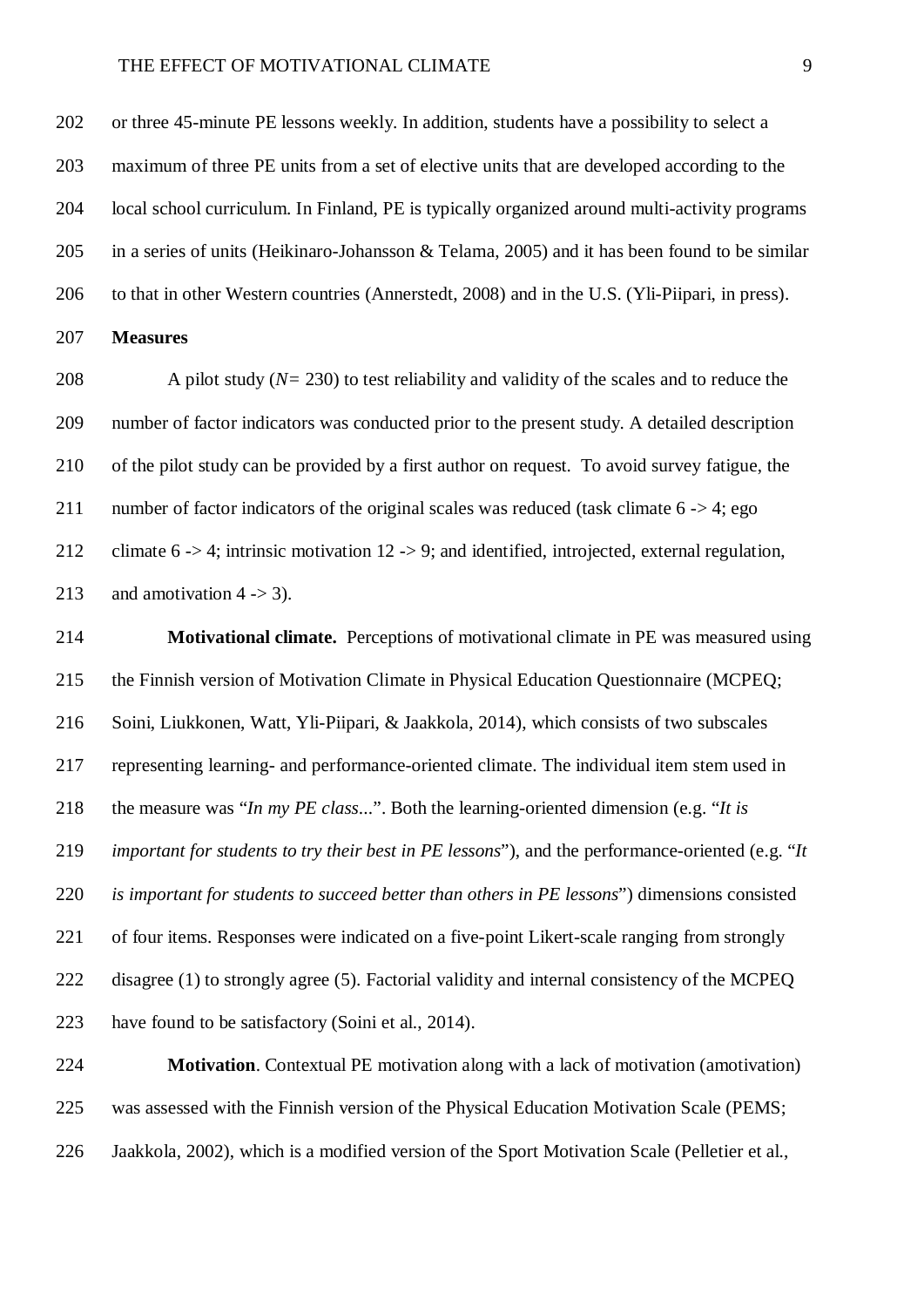1995). The Physical Education Motivation Scale consists of five subscales comprising nine items of intrinsic motivation and three items of identified, introjected, and external regulation, and amotivation. Each item was rated on a five-point Likert scale (1 = *does not correspond at all…* 5 = *corresponds exactly*). T he scale used in this study had the individual item stem, "*I'm currently participating in physical education, because…*". Construct validity and internal consistency of the PEMS have been found to be satisfactory (Jaakkola 2002). **Enjoyment.** The Finnish version of the Sport Enjoyment Scale (Scanlan, Carpenter, Schmidt, Simons, & Keeler, 1993) was used to assess enjoyment in PE lessons (Soini et al., 2007). The scale measures one dimension of enjoyment with four items. The items of the original version were modified to measure enjoyment during PE lessons (example item, "*I have fun during PE lessons*"). Participants responded on a five-point Likert scale with a range from 1 (*not at all*) to 5 (*very much*). Construct validity and internal consistency of the Sport Enjoyment Scale have found to be satisfactory (Soini, Liukkonen, Jaakkola, Leskinen, & Rantanen, 2007).

 **Physical activity.** To assess adolescents' self-report PA, the Health Behavior in School-aged Children Research Protocol was used (Currie, Samdal, Boyce, & Smith, 2002). The scale was to measure on how many days in the week students are meeting a 60-minute moderate-to-vigorous PA recommendation (U.S. Department of Health and Human Services, 245 2008). The scale consisted of two items and was rated on an eight-point response scale (0 - 7 days of the week). The introduction for the scale was: "*In the next two questions PA means all activities which raise your heart rate or momentarily gets you out of breath, for ex-ample, in doing exercise, playing with your friends, going to school, or in school PE. PA also includes for example jogging, intensive walking, roller skating, cycling, dancing, skating, skiing, soccer, basketball and baseball."* The items were: (a)"*Think about your typical week. How many days did you exercise for at least 60 min. during which you got out of breath" and*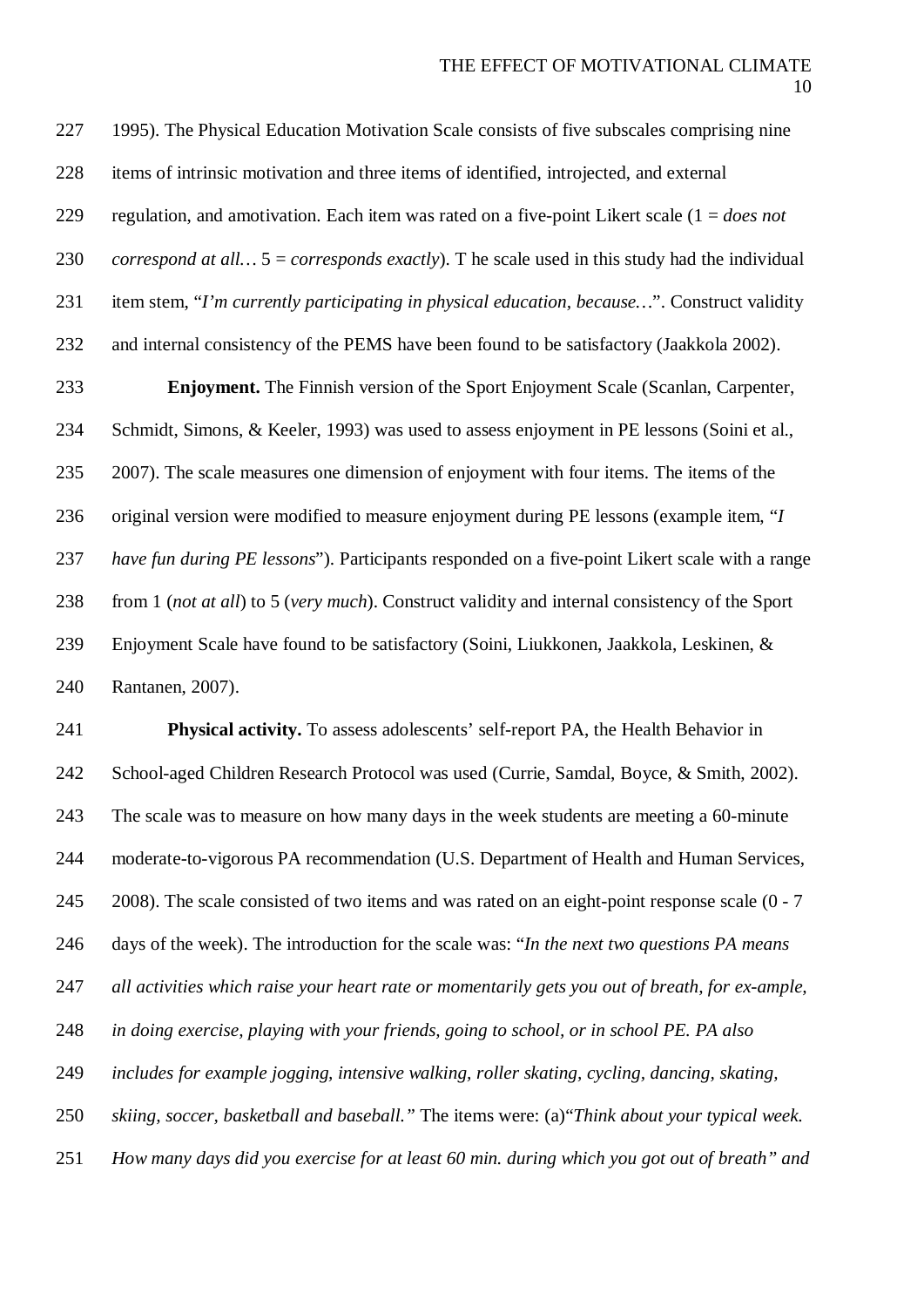*(b) "Think about your last 7 days. How many days did you exercise for at least 60 min during which you get out of breath*?" A sum scale of PA engagement was formulated by adding the response scores for the two items to assess students' self-report engagement in moderate-to- vigorous PA. Prochaska, Sallis and Long (2001) reported adequate factorial validity and reliability of these two PA engagement within adolescence population.

#### **Statistical Analyses**

 Preliminary analyses were initiated by calculating descriptive statistics, such as means, standard deviations, and Pearson's correlation coefficients of the research variables. Missing data comprised 1.7% of all cases and were handled under the assumption that the data were missing at random (Collins, Schafer, & Kam, 2001). To test the hypothesis *H1a*, a structural equation model (SEM) was conducted separately for Grades 7 (T0) and 9 (T1). A SEM encompasses two components: a measurement model (essentially the confirmatory factor analysis; CFA) and a structural model. A measurement model is a multivariate regression model that describes the relationship between a set of observed (factor indicators) and latent (factors) variables. A structural model allows the simultaneous estimation of 267 several dependent latent constructs. To test the hypothesis  $H_{1b}$ , Time 1 variables were regressed by estimating regressions coefficients from the subsequent Time 0 variables (i.e., PA T0 to PA T1). In addition, cross-lagged paths from the most proximal and theory- supported determinants (T0) to outcome variables (T1) were estimated [paths from learning- and performance-oriented climate (T0) to intrinsic, identified, introjected, and extrinsic regulations and amotivation (T1); from intrinsic, identified, introjected, and extrinsic regulations along with amotivation (T0) to enjoyment (T1); from enjoyment (T0) to PA 274 (T1). To test the second hypothesis  $(H_2)$ , the role of enjoyment as a possible mediator was tested by using the MODEL INDIRECT command.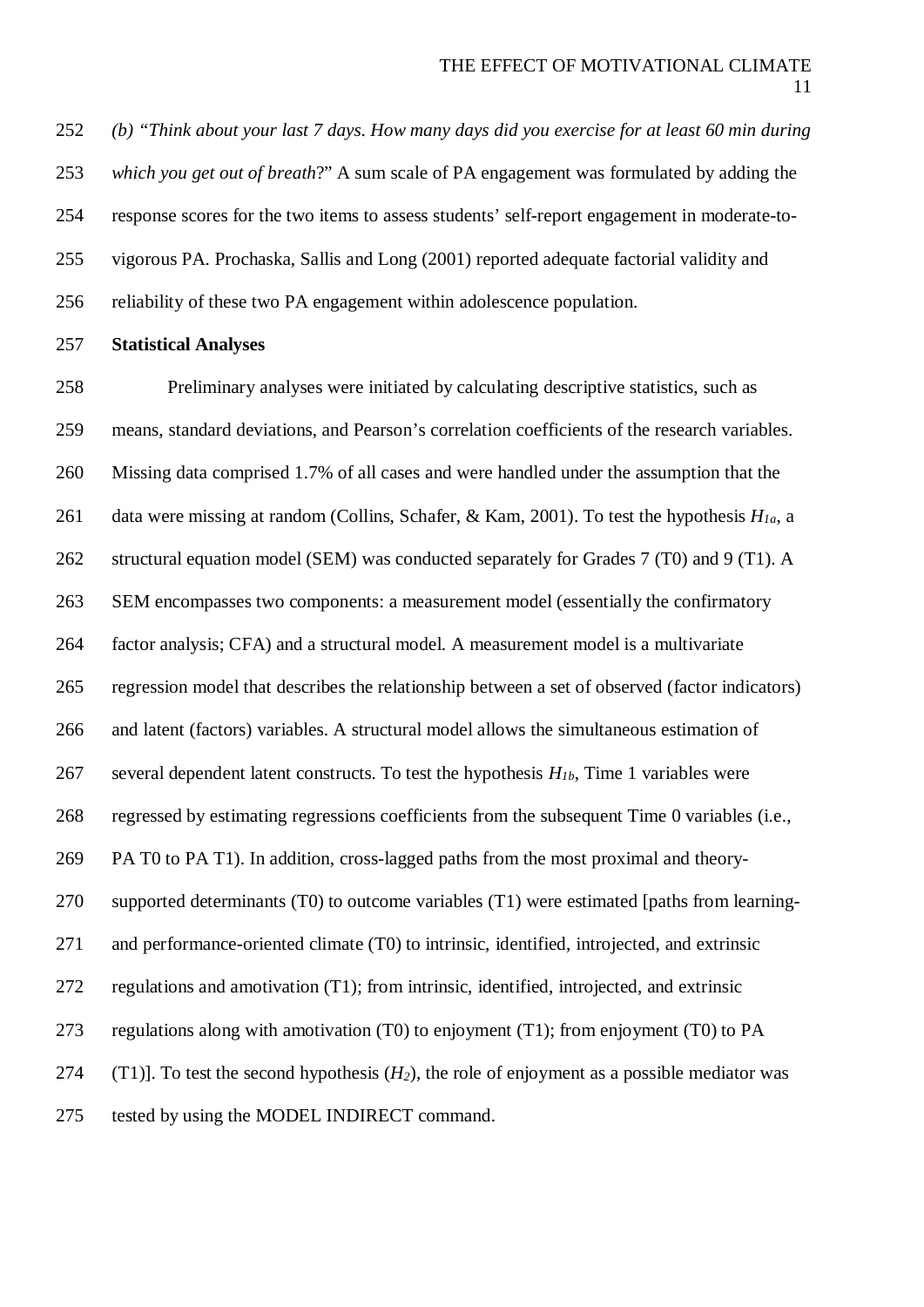All analyses were performed using the Mplus statistical package (Version 6.1; Muthén & Muthén, 1998–2013). A COMPLEX option was used to correct a possible nonindependence of the observations based on students being nested within their PE classes (Asparouhov, 2005). A SEM fits the data well when the *p* value associated with the chi- square test is non-significant. Additionally, if the values of the Bentler comparative fit index (CFI) and Tucker-Lewis index (TLI) are above .95 and the values of the Root Mean Squared Error of Approximation (RMSEA) are below .06, a good fit between the hypothesized model and the observed data exists (Hu & Bentler, 1999). To determine the statistical significance of possible mediation or indirect effects, bootstrapped asymmetric confidence intervals were calculated based on 5,000 bootstrapped samples (i.e., Hayes, 2009). A mediation or indirect effect is supported if the confidence interval (CI) does not contain 0, which suggests that the independent variable significantly influences the mediator, which in turn influences the dependent variable.

# **Results**

#### **Preliminary Analyses**

 Table 1 presents Pearson's correlation coefficients, means, standard deviations, Cronbach's alphas, and the values of the Pearson's first coefficient of skewness for all the variables studied. Cronbach's alpha values showed acceptable internal consistency of the 294 scales ( $\alpha$  > .70) and Pearson's first coefficient of skewness indicated that a distribution of the data were in acceptable limits. Perceptions of learning-oriented climate had a moderate-to- strong correlation with self-determined motivation and enjoyment, a weak-to-moderate correlation with controlled motivation and participation in PA, and a negative correlation with amotivation. In addition, perceptions of performance-oriented climate had a positive and weak-to-moderate correlation with self-determined motivation and a moderate correlation with controlled motivation and amotivation, and no relation with enjoyment and participation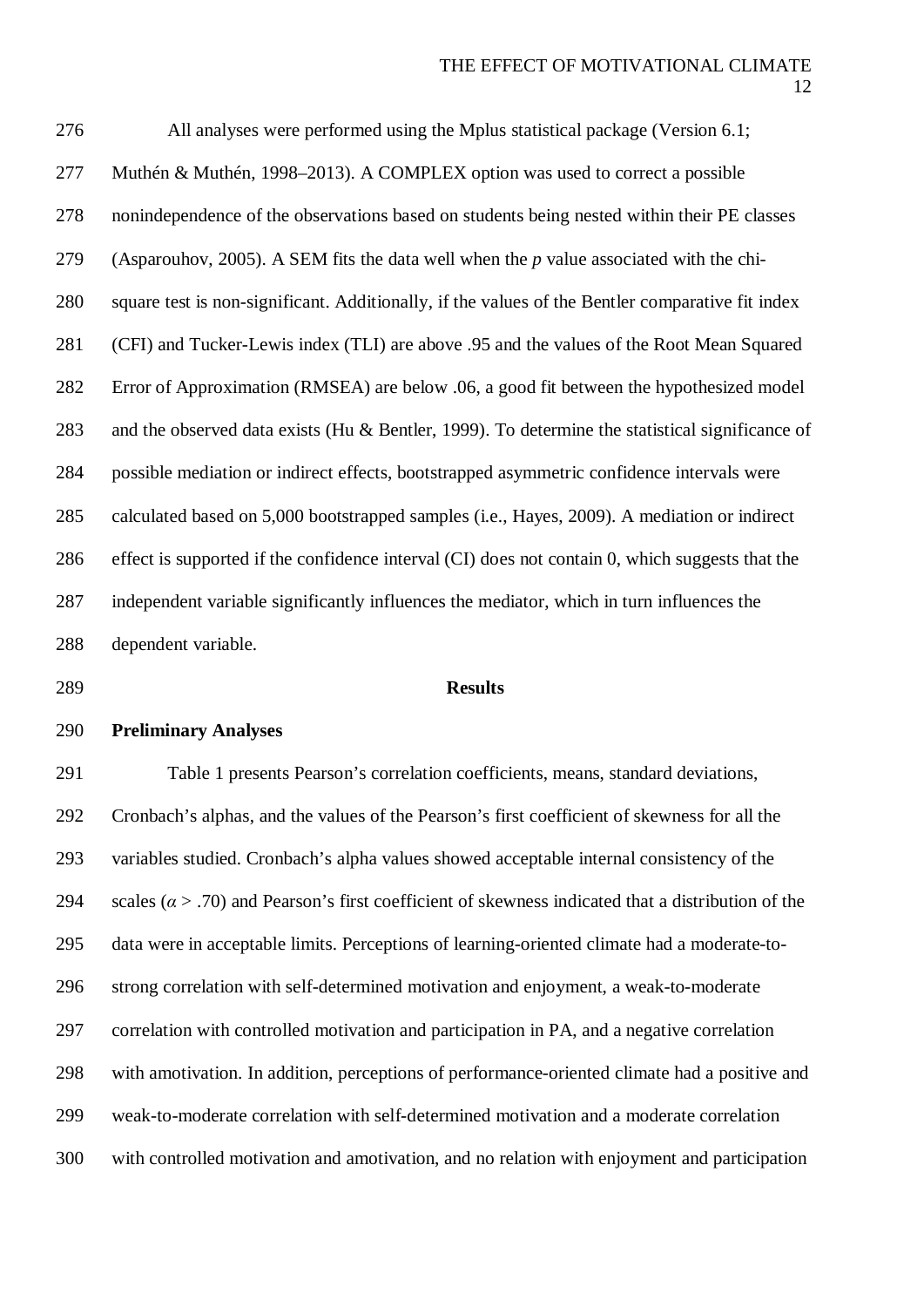in PA. Enjoyment in PE had a positive and moderate relationship with participation in PA.

Finally, a Bonferroni-corrected paired *t* test showed adolescents' perception of learning-

oriented climate (*t*(515) = 6.97, *p <* .001), PE enjoyment (*t*(529) = 4.74, *p <* .001), and

304 participation in PA  $(t(520) = 3.47, p < .001)$  to decline, while extrinsic regulation  $(t(529) =$ 

4.73, *p <* .001) and amotivation (*t*(528) = 4.16, *p <* .001) increased.

# **Structural Equation Models**

 A SEM was conducted to test the hypothesis 1a *separately* at Grade 7 and 9 (Figure 1). The fit indices showed that the model that included all factor indicators and structural pathways from perceptions of learning and performance-oriented climates via the different dimensions of self-determined motivation to enjoyment and PA fitted the data acceptably 311 across both time points: Model T0  $\gamma$ 2(528) = 803.013, *p* < .001, CFI = .95, TLI = .94, and RMSEA = .052 , 90% CI[.05, .07]; Model T1 χ2(528) = 782.778, *p <* .001, CFI = .95, TLI = .94, and RMSEA = .054 , 90% CI[.05, .07]. However, the residual variance of the latent intrinsic motivation factors for both models was negative. Inspection of modification indices showed that both models would be improved if an alternative path from perception of learning-oriented climate directly to enjoyment was estimated. This modification is empirically justified, considering that learning-oriented climate has found to be related directly to both self-determined motivation and to enjoyment (Braithwaite et al., 2011). The data fitted new models acceptably: Model T0 χ2(527) = 779.054, *p <* .001, CFI = .96, TLI = .95, and RMSEA = .049 , 90% CI[.046, .053]; Model T1 χ2(527) = 752.917, *p <* .001, CFI = .96, TLI = .95, and RMSEA = .047 , 90% CI[.044, .051]. Table 2 presents fit indices and all factor loadings of the final models.

 Table 3 presents the results of the regressions analyses. The analyses showed that perceptions of learning-oriented climate positively related to self-determined motivation (T0: 325 βint = .65, βid = .56; T1: βint = .63, βid = .45) and non-self-determined motivation (T0: βintr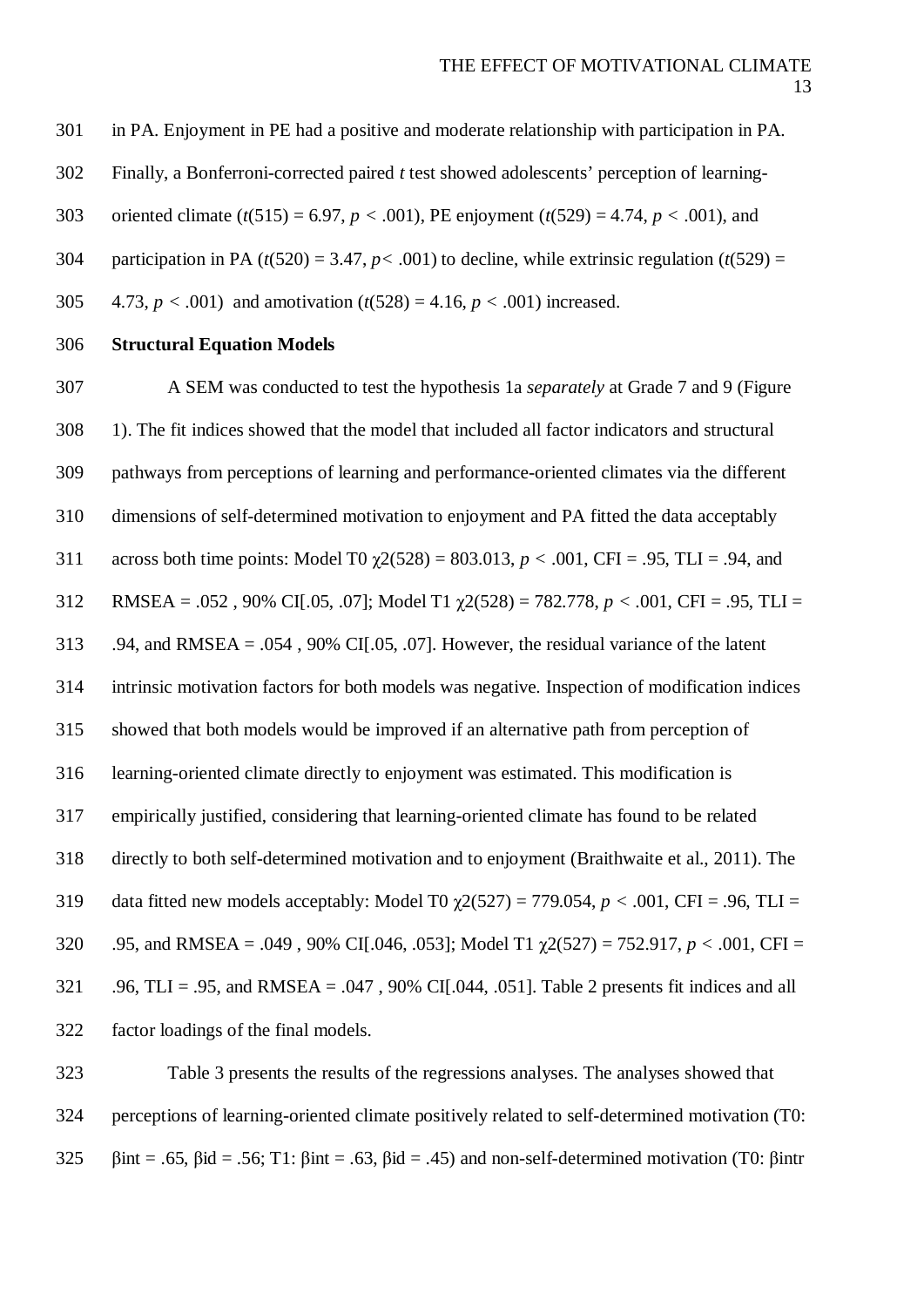$326 = .44$ ,  $\beta$ ex =  $.38$ ; T1:  $\beta$ intr =  $.50$ ), and negatively to amotivation (T0:  $\beta$ am =  $-.36$ ; T1:  $\beta$ am =  $-$ 327 .28). Self-determined motivation associated positively with enjoyment (T0: int -> enj  $\beta = .28$ , 328 id -> enj  $\beta = .48$ ; T1:  $\beta = .32$ ), whereas non-self-determined did not. On the contrary, 329 perceptions of performance-oriented climate positively related to non-self-determined 330 motivation (T0: βintro = .20, βex = .37; T1: βintr = .27; βex = .49) and amotivation (T0: βam 331 = .28; T1:  $\beta$ am = .28). In addition, amotivation was negatively associated with enjoyment 332 (T0:  $\beta$ enj = -.23; T1:  $\beta$  = -.32), enjoyment related positively to PA (T0:  $\beta$ pa = .38; T1:  $\beta$  = .31), 333 and intrinsic motivation had positive but indirect relationship with PA via enjoyment ( $\beta$ = 334 .18). The sizes of the effects were weak to strong explaining the 10% to 70% of the variances 335 of the dependent variables:  $R^2$ : intrinsic motivation = .45(.05)/.47(.06); identified regulation = 336 .33(.06)/32(.05); introjected regulation = .26(.05)/.41(.05); external regulation = 337 .26(.05)/.27(.05); amotivation = .18(.04)/.15(.04); enjoyment = .64(.05)/.70(.05); PA = 338 .15(.03)/10(.03) (presented as T0/T1)[the standard errors are presented in the parentheses]. 339 To test the hypothesis 1b, regressions coefficients from T0 variables to T1 variables 340 were implemented to test possible longitudinal effects between research variables. The fit of 341 this model was acceptable: χ2(1403) = 23128.809, *p <* .001, CFI = .95, TLI = .95, RMSEA = 342 .031, 90% CI[.028, .034]. Similarly to the previously estimated cross-sectional models, the 343 residual variance of the latent intrinsic motivation factor was negative. Therefore, additional 344 direct paths from learning-oriented climate to enjoyment (both T0 and T1) were estimated. 345 The new model fit was acceptable: χ2(1400) = 2099.257, *p <* .001, CFI = .95, TLI = .95, 346 RMSEA = .030, 90% CI[.028, .033]. The results of the significant relationships are presented 347 in the Table 4. The results showed that students' perceptions of their motivational climate, 348 motivational regulations, amotivation, enjoyment, and PA participation were relatively stable 349 across time standardized regression coefficients ranging from .28 to 46. In addition, only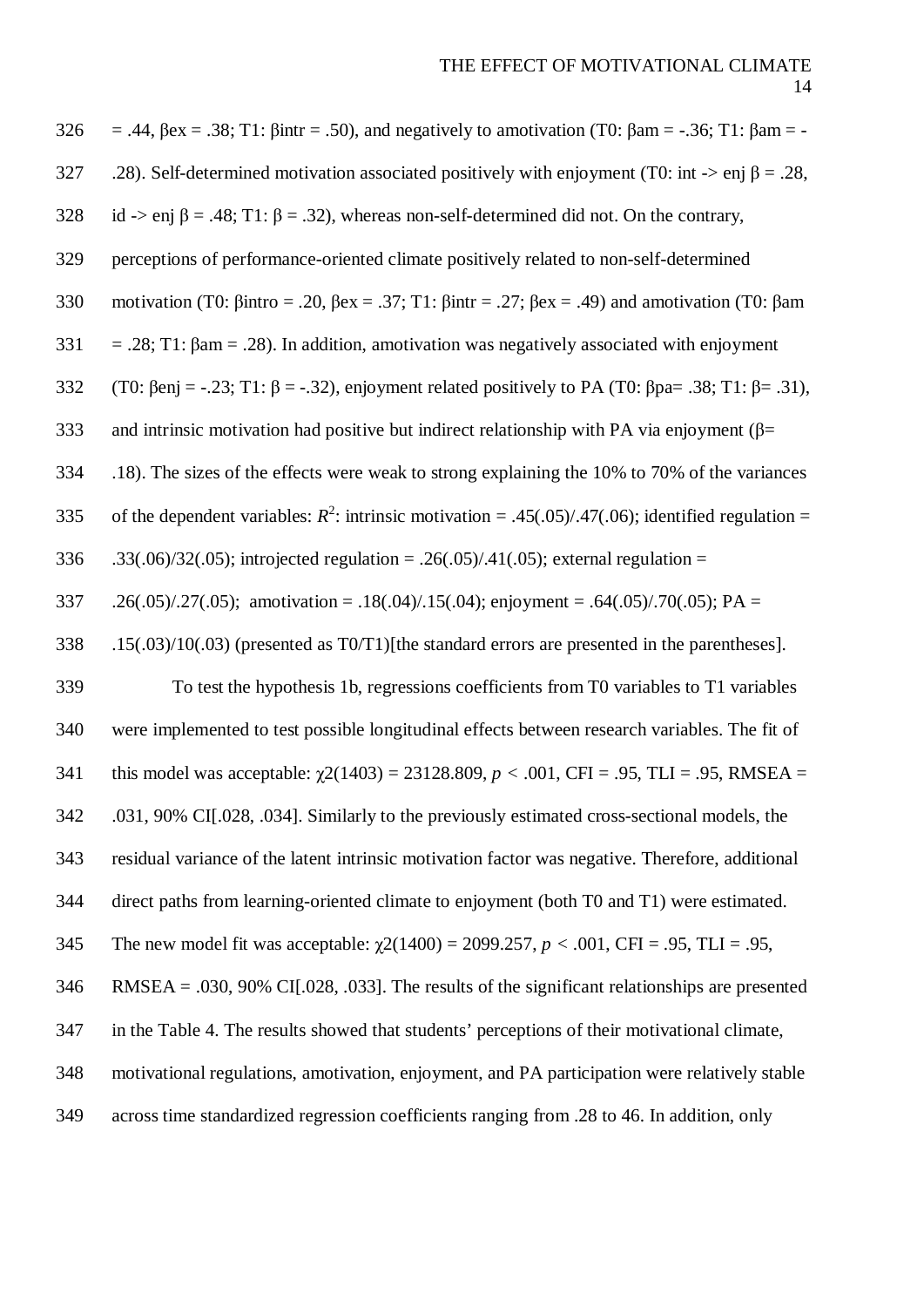| 350 | performance-oriented climate had a cross-lagged effect predicting future introjected                              |
|-----|-------------------------------------------------------------------------------------------------------------------|
| 351 | regulation ( $\beta$ = .18), extrinsic motivation ( $\beta$ = .24), and amotivation ( $\beta$ = .17).             |
| 352 | To test the second hypothesis, the possible mediating role of enjoyment was examined                              |
| 353 | based on 5,000 bootstrapped samples. The study showed a statistically significant indirect                        |
| 354 | relationship from learning-oriented PE climate via PE enjoyment to PA participation in both                       |
| 355 | 7 <sup>th</sup> (95% asymmetric CI ranged from .01 to .37) and 9 <sup>th</sup> (95% asymmetric CI ranged from .02 |
| 356 | to .17) grades (Table 5). In addition, a longitudinal indirect relationship from enjoyment at T0                  |
| 357 | via enjoyment at T1 to PA at T1 was established (95% asymmetric CI ranged from .06 to                             |
| 358 | .21). Considering the found direct relationship between learning-oriented climate and                             |
| 359 | enjoyment, we expanded our analyses and investigated the possible mediating role of                               |
| 360 | intrinsic motivation. The study showed that intrinsic motivation in PE mediated the                               |
| 361 | relationships between learning-oriented PE climate and enjoyment in both 7 <sup>th</sup> (95%)                    |
| 362 | asymmetric CI ranged from .04 to .53) and 9 <sup>th</sup> (95% asymmetric CI ranged from .09 to .32)              |
| 363 | grades (Table 5). Furthermore, a longitudinal indirect relationship from learning-oriented                        |
| 364 | climate at T0 to enjoyment at T1 via intrinsic motivation at T1 (95% asymmetric CI ranged                         |
| 365 | from .02 to .15) and learning-oriented climate at T0 to enjoyment at T1 via enjoyment at T0                       |
| 366 | (95% asymmetric CI ranged from .09 to .25) emerged.                                                               |
| 367 | <b>Discussion</b>                                                                                                 |
|     |                                                                                                                   |

 The aim of the study was to analyse how teacher-initiated motivational climate in PE influenced students' motivation and affective responses in PE along with their PA participation, and whether these relationships were sustainable across middle school levels 7 to 9. In addition, we aimed to examine the role of positive affect in explaining the relationship between motivation in PE and PA participation. This study extended our understanding on the effects of learning- and performance-oriented climate on PE enjoyment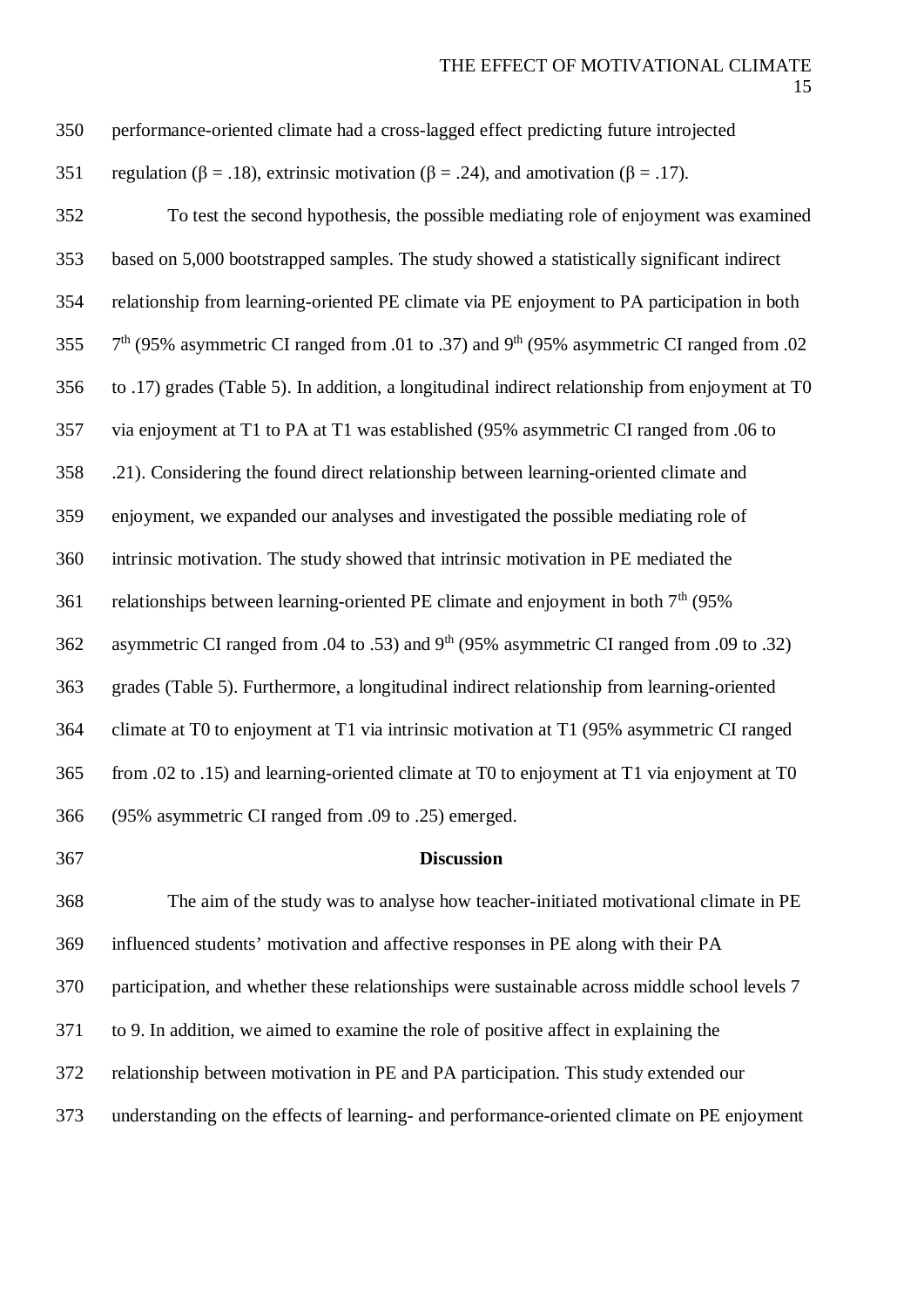and PA participation. In addition, the role of positive affect, such as enjoyment in PE, as an

indirect mediator between motivational experiences in PE and overall PA participation.

**Effect of Learning-Oriented Climate**

 Our findings partially supported our hypothesis (*H1a*) and the findings of the previous studies that have shown learning-oriented climate to relate to adaptive motivational consequences (Barkoukis et al., 2010; Barkoukis & Hagger, 2013). Our results showed that students who perceived their climate highly learning-oriented were more self-determined in PE, enjoyed PE more, and had lower amotivation compared to students who perceived their climate as less learning-oriented. These findings are consistent with AGT theory and empirical evidence (Ames, 1992) and indicate that practices that contribute to learning- oriented PE climate, such as variety of tasks, enhanced cooperation, autonomy support, provision of self-referenced feedback, self-evaluation can result into adaptive responses during PE lessons. Importantly, this process was supported at both grade levels suggesting that learning-oriented climate is a critical factor leading to positive responses in PE lessons, independently of the age and the absolute levels of motivational climate and motivational regulations. Thus, it is recommended that PE teachers should employ strategies to increase students' perceptions of motivational climate (for instance TARGET approach, Ames, 1992). Interestingly, the longitudinal findings of this study did not support our hypotheses (*H1b*) on the longitudinal effect of learning-climate in adaptive motivational outcomes. In other words, the effect of learning-climate on self-determined motivation and enjoyment at Grade 7 did not transfer directly to Grade 9. However, the learning-climate (T0) – enjoyment (T0) – enjoyment (T1) pattern emerged, indicating that if a student perceived his/her PE climate learning-oriented he/she also enjoyed PE more and this affect seemed to carry over across middle school grade levels.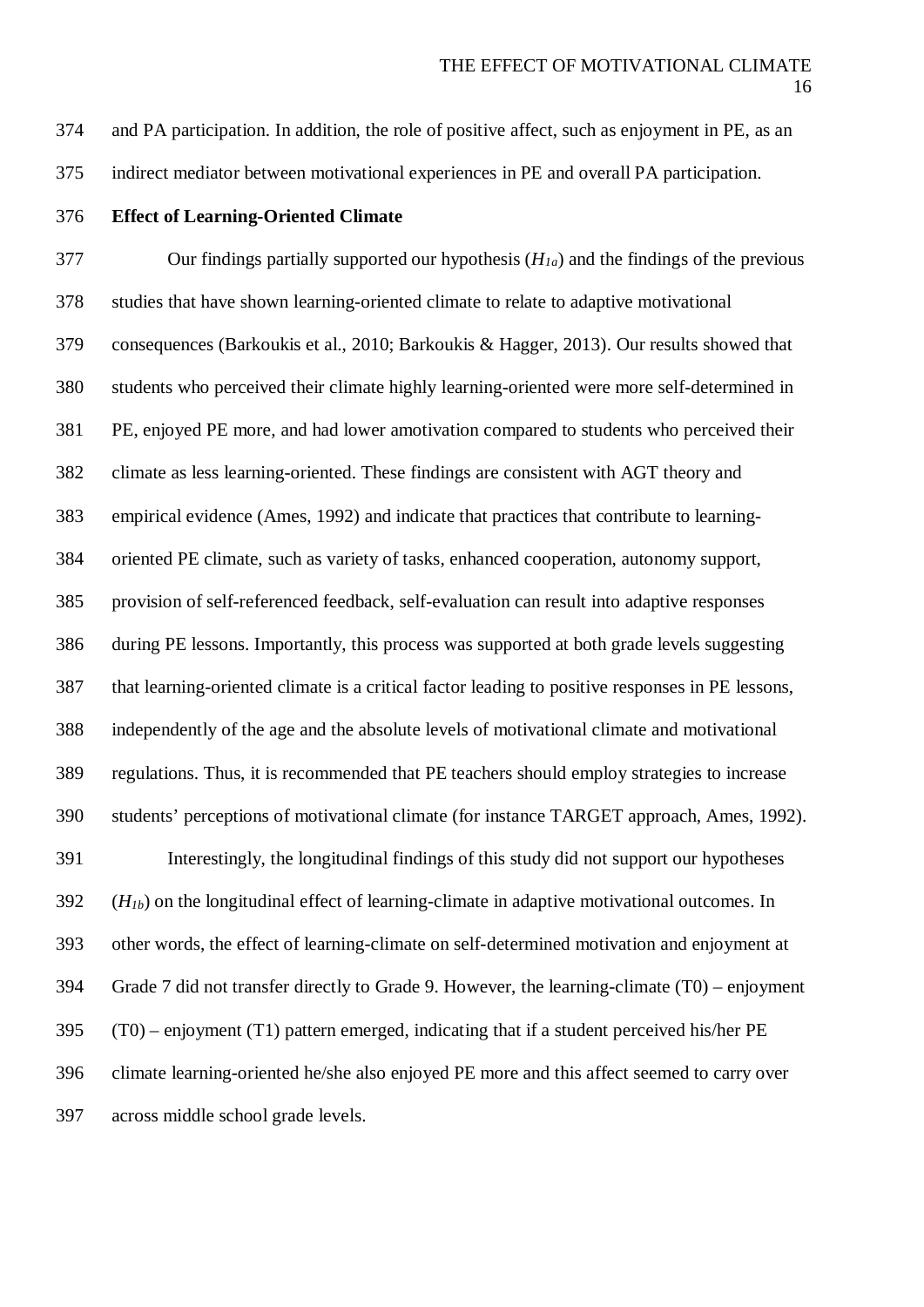Unexpectedly, we found that perceptions of learning-oriented climate also related positively to non-self-determined motivation (both introjected and extrinsic regulations) at Grade 7 and to introjected regulation at Grade 9. However, this was a cross-sectional finding without longitudinal support. Therefore, it only can be concluded that students who perceived their PE climate learning-oriented had high self-determined and non-self-determined motivation, but these high levels of both self-determined and non-self-determined motivation were *not* due to an influence of learning-oriented climate. Previously it has been argued that fully intrinsic motivation profile in school context is rare due to the constraining nature of school context (Yli-Piipari et al., 2013). In other words, when pursuing good grades or teacher acceptance, external constrains may drive students into a situation in which free will and possibility to self-determination is greatly diminished.

### **Effect of Performance-Oriented Climate**

 Based on the previous studies (Barkoukis et al., 2010; Liukkonen et al., 2010), we hypothesized (*H1a*) that perceptions of performance-oriented climate relate to maladaptive motivational outcomes, such as increased non-self-determined motivation and amotivation. In 413 accordance with our hypothesis, we found that  $7<sup>th</sup>$  and  $9<sup>th</sup>$  graders, who perceived their motivational climate highly performance-oriented, were more extrinsically motivated and amotivated compared to students who perceived their climate as less performance-oriented. This finding is consistent with past research (see Jaakkola & Digelidis, 2007 for an overview) suggesting that performance-oriented climate is associated with maladaptive responses, such as non-self-determined motivation. However, neither performance-oriented climate nor non- self-determined motivation had any negative influence on PE enjoyment. In addition, longitudinal analysis revealed that performance-oriented climate related to increased non- self-determined motivation across time, suggesting that performance-oriented climate may have longitudinal detrimental impact on the quality of adolescents' motivation. These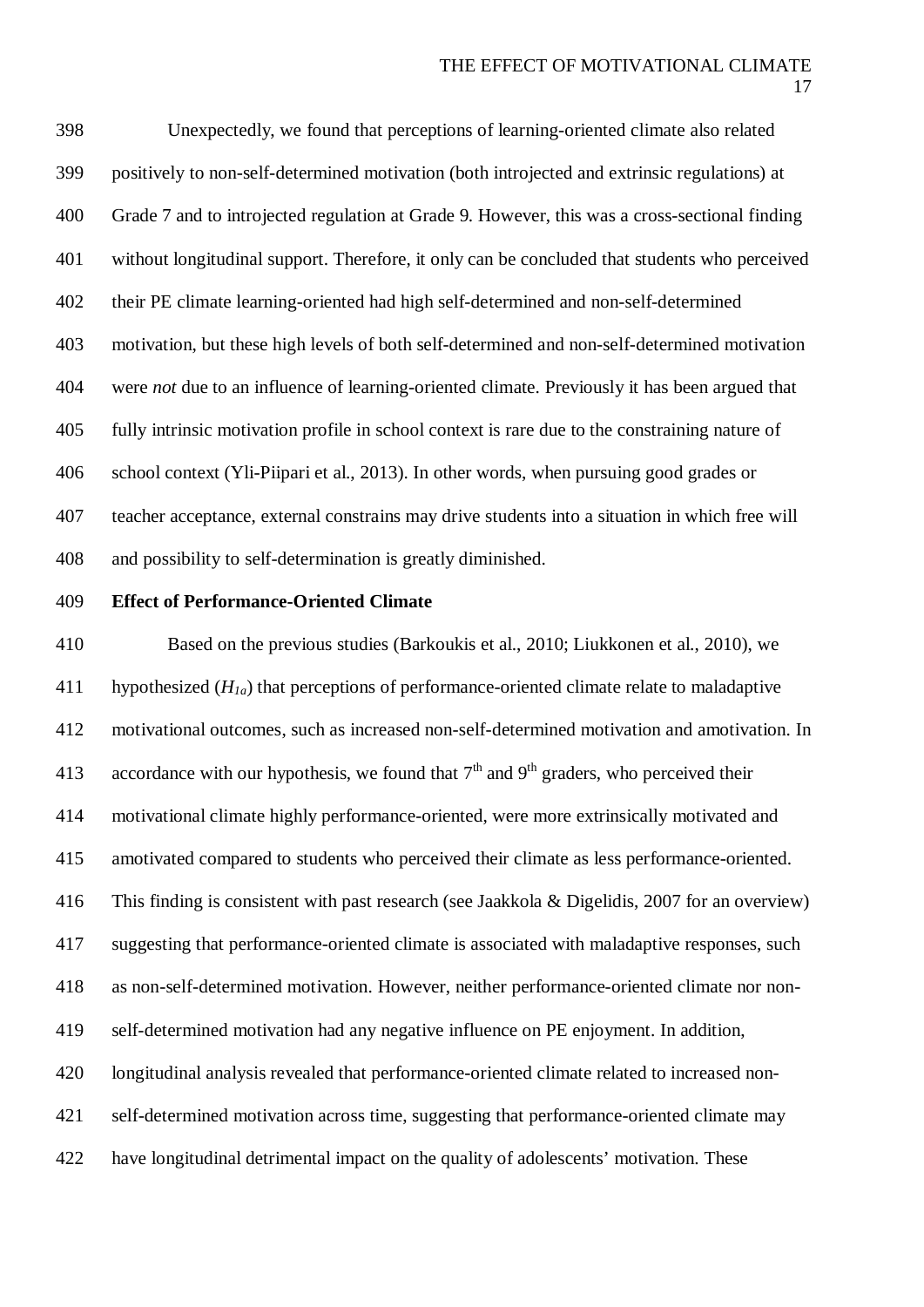findings show that competitive situations during the lesson may be perceived as enjoyable and fun by the students. However, a consistent focus of the motivational climate on other- referenced criteria may have detrimental effect on students' motivation. Having in mind that promotion of a learning-oriented climate does not necessarily results in decreasing performance-oriented climate (Barkoukis, Tsorbatzoudis & Grouios, 2008), specific practices should be employed. For instance, although competitive drills and games can be used, PE teachers should avoid placing emphasis on winning and demonstrating competence, arrange opportunities for all children to win, feel competent and successful, and follow students' learning pace.

# **Mediating Effect of Enjoyment**

 The findings of this study partially supported our hypothesis (*H2*) on the mediating effect of PE enjoyment (Wallhead & Buckworth, 2004). We found that enjoyment was an indirect agent transferring the effect of intrinsic motivation to PA participation. In other words, although intrinsic PE motivation and PA participation were not directly related to each other, intrinsic motivation facilitated PA through student enjoyment. Furthermore, the impact of enjoyment in PE was long lasting. The study showed that if students perceived their PA climate learning-oriented at Grade 7 that related to high enjoyment levels, not only at Grade 7, but at Grade 9. In addition, enjoyable experiences at Grade 7 related, not only to higher PA at Grade 7, but higher PA levels two years later via enjoyment at Grade 9. These findings support the previously reported findings that have shown PE enjoyment to be, not only, an important psychosocial variable linked with increased PA (Carroll & Loumidis, 2001; Garcia Bengoechea et al., 2010; Sallis, Prochaska, & Taylor, 2000), but to be a "link" to understand 445 the relationship between school PE and PA (e.g., Wallhead & Buckworth, 2004). This transfer effect can be occurring in several ways. Firstly, successful task attainment typically 447 results in positive affect (enjoyment) and failure – in negative affect (Mellers, Schwartz,  $\&$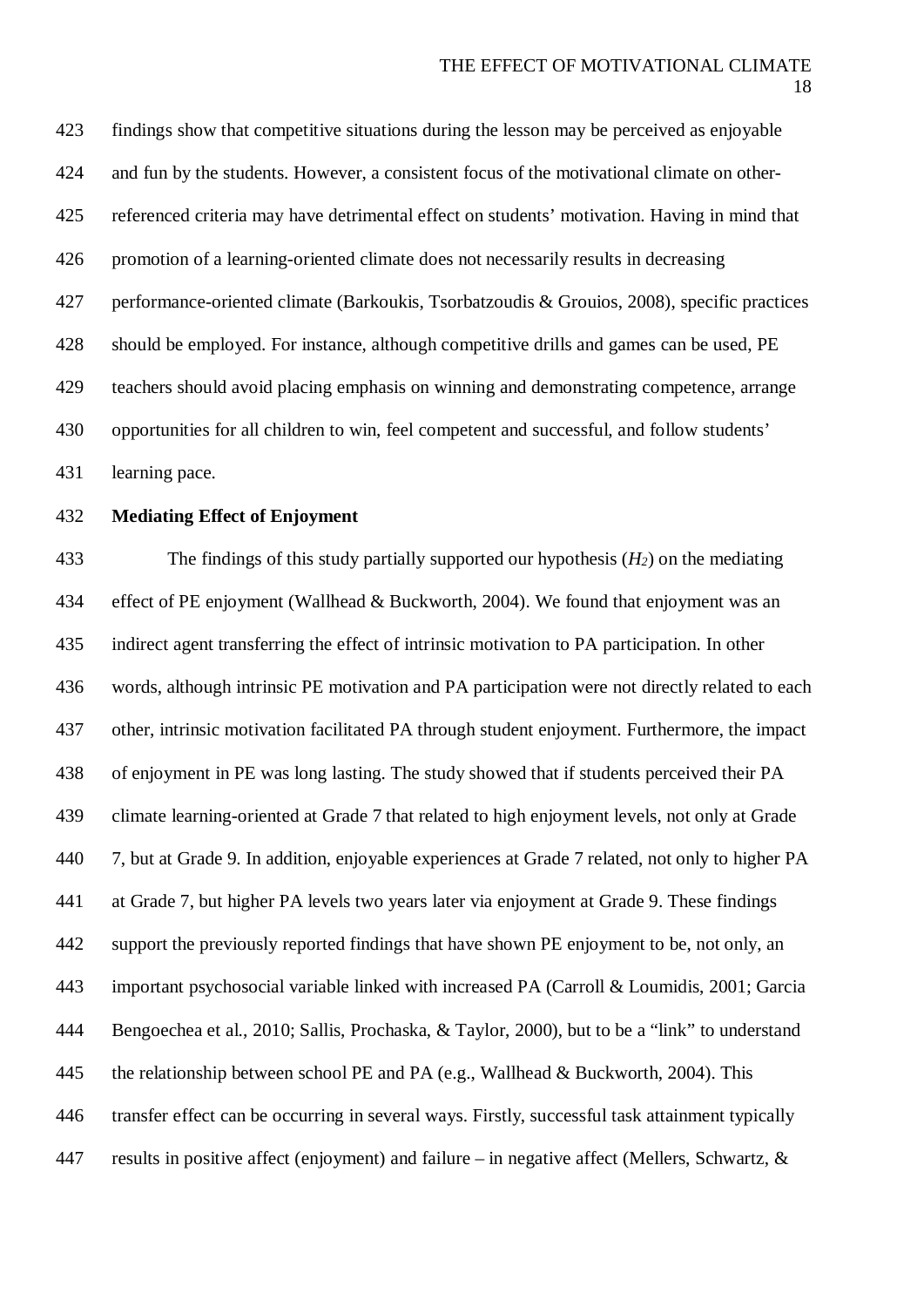Ritov, 1999). Because enjoyable experience in PE is pleasant, this affective state may add emotional incentive to participate in PA during leisure-time. An alternative explanation could be drawn from the trans-contextual model (Hagger, Chatzisarantis, Culverhouse, & Biddle, 2003). Based on the model, self-determined experiences in PE transfer into self- determination in leisure-time and these experiences, in turn, can transfer in to PA behaviour through PA attitudes, subjective norms, and perceived behaviour control. Although this model has received some empirical support (Hagger & Chatzisarantis, 2009), the model does not account for affective responses that may in part explain the PE motivation and PA participation relationship. It is noticeable that enjoyment in PE explained only 10 to 15% of PA participation indicating that PA participation also influenced by numerous other factors (Sallis et al., 2000) alongside to enjoyment in school PE.

### **Practical Implications**

 These findings have important implications for physical educators. Most notably, our results encourage PE instructors to imply learning-oriented teaching practices that emphasize self-improvement and task mastery rather than performance-oriented teaching practices that focuses on competition and normative comparisons. In addition, this study supports the previous findings (Dishman et al., 2005) and suggestions (Wallhead & Buckworth, 2004) indicating that enjoyment in PE may be the psychological mediator that carries positive PE experiences over to increased out-of-school PA participation. Given these findings, we believe that PE activities should; (a) match student needs, skills and preferences, (b) be perceived as exciting and challenging by the students, and (c) offer a wide range of involvement choices. It has been argued that failure to consider these characteristics could potentially lead to lack of enjoyment for PE (Ntoumanis, Pensgaard, Martin, & Pipe, 2004).

**Limitations and Directions for Future Research**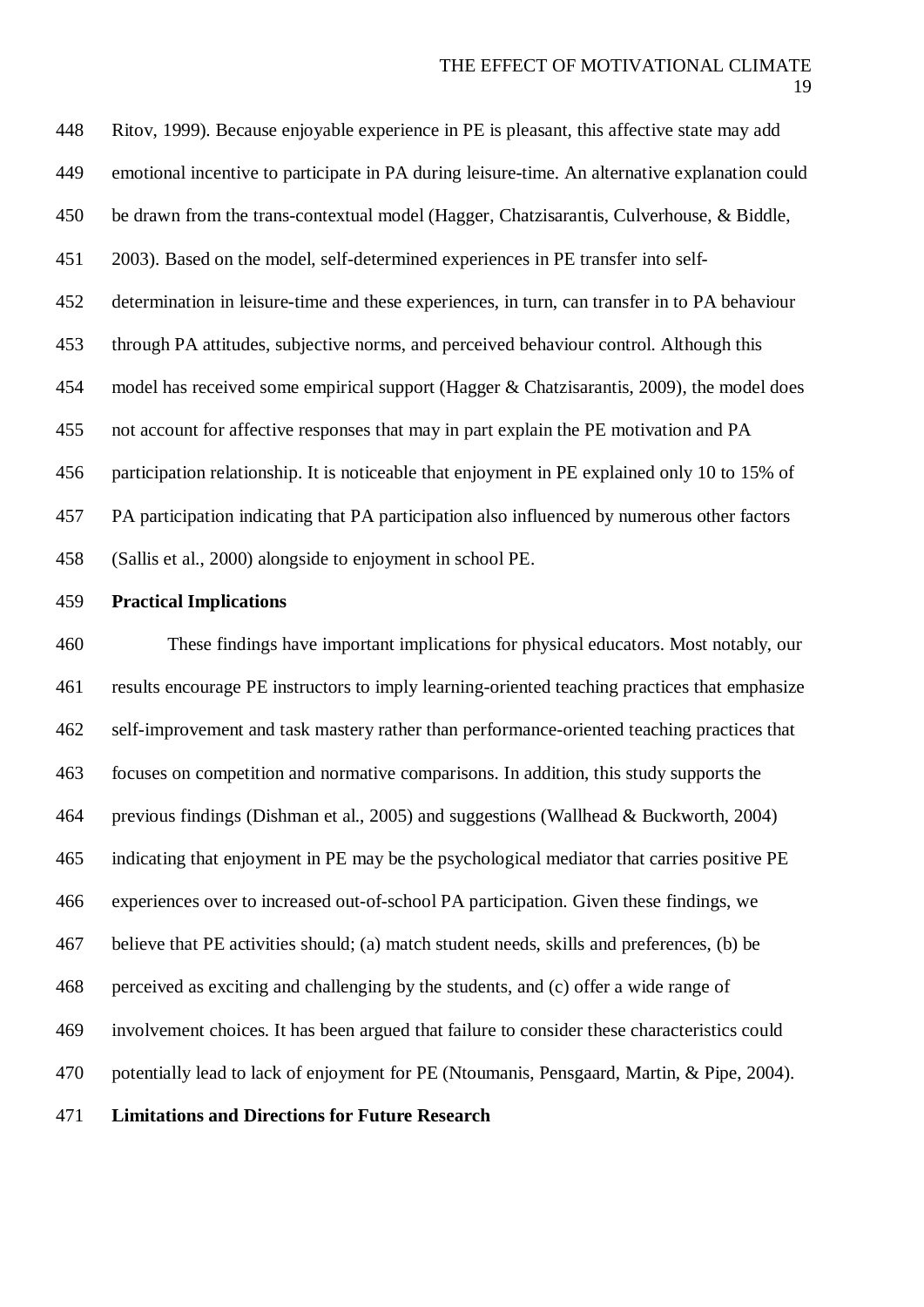This study has its limitations. First, adolescents' PA was assessed with self-report measures, and therefore the overall weekly PA levels may be biased. For example, Sallis and Saelens (2000) stated that children tend to overestimate their amount of PA activity, given social desirability, and that objective measures, such as accelerometers or pedometers, may give a more accurate indication of amount of activity. However, the validity and reliability of the World Health Organization's Health Behavior in School-Aged Children study has been shown to be acceptable when measuring PA among children and adolescents (Booth, Okely, Chey, & Bauman, 2001; Vuori et al., 2005). Still, future research would benefit by using objective measures of PA participation. Second, although this study was a longitudinal study and it extends the previous correlational findings, experimental studies are needed to establish causal relationships.

# **Contributions of the study**

 This study adds to existing literature showing that intrinsic motivation is the vital component of motivation that transfers the effect of learning-oriented climate to long-lasting enjoyment in PE context. In addition, although performance-oriented climate does not have a direct effect on enjoyment, performance-oriented climate has a long-lasting effect on non- self-determined motivation. Finally, the study showed enjoyable experiences in PE to transfer intrinsic motivation into PA participation.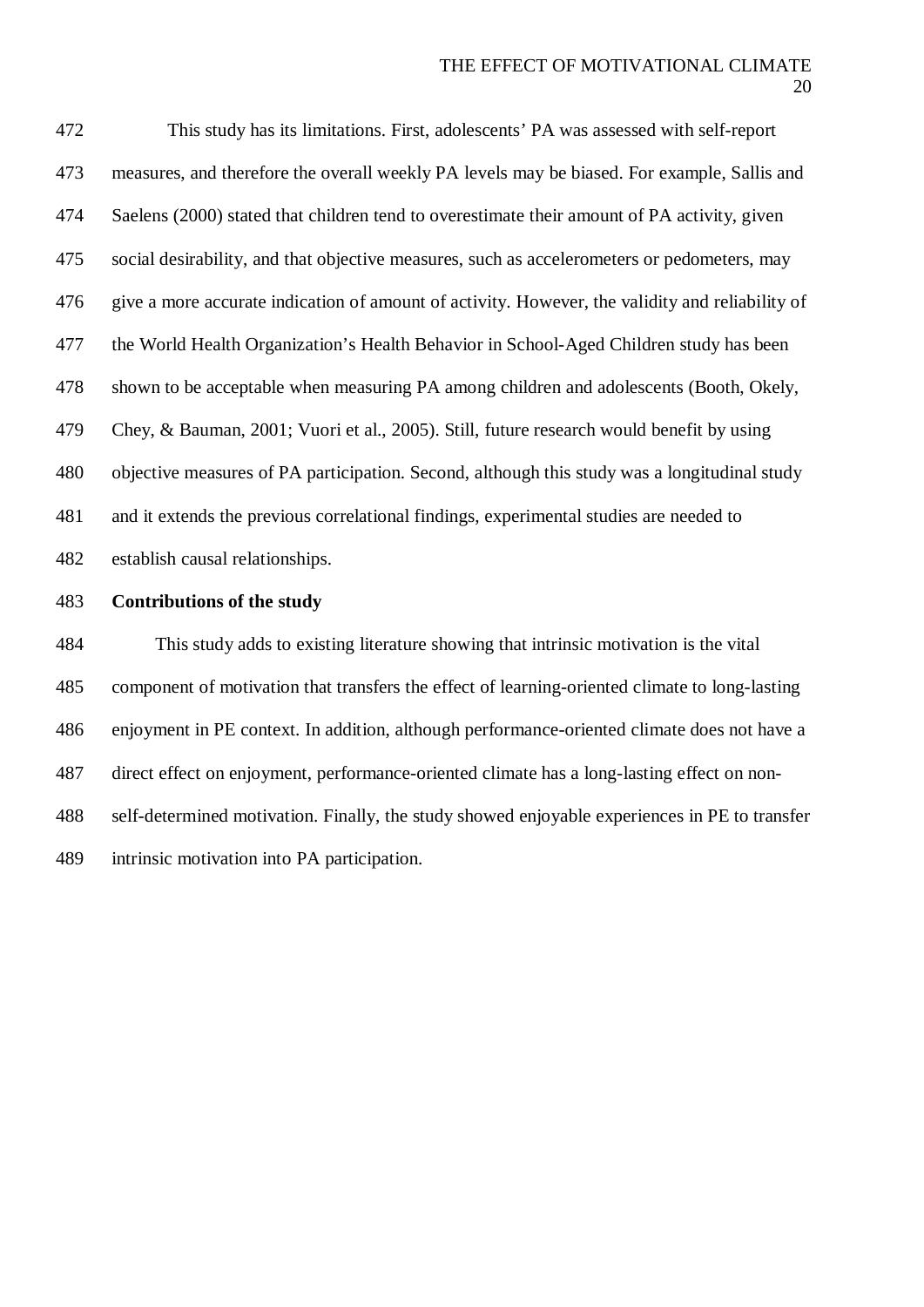# **References**

- Ames, C. (1992). The relationship of achievement goals to student motivation in classroom
- settings. In G. Roberts (Ed.). *Motivation in sport and exercise* (pp. 161-176).
- Champaign, IL: Human Kinetics.
- Annerstedt, C. (2008). Physical education in Scandinavia with a focus on Sweden: A
- comparative perspective. *Physical Education & Sport Pedagogy, 13*, 303–318. doi: 10.1080/17408980802353354
- Asparouhov, T. (2005). Sampling weights in latent variable modeling*. Structural Equation*

*Modeling, 12*, 411-434. doi:10.1207/s15328007sem1203\_4

- Barkoukis, V., & Hagger, M. S. (2013). The trans-contextual model: Perceived learning and
- performance motivational climates as analogues of perceived autonomy support.
- *European Journal of Psychology of Education, 28*, 353-372. doi: 10.1007/s10212-012-
- 0118-5
- Barkoukis, V., Hagger, M., S., Labropoulos, G., & Tsorbatzoudis, H. (2010). Extending the
- trans-contextual model in physical education and leisure-time contexts: Examining the
- role of basic psychological need satisfaction. *British Journal of Educational*

*Psychology*, *80*, 647-670. doi: 10.1348/000709910X487023

- Barkoukis, V., Ntoumanis, N., & Thøgersen-Ntoumani, C. (2010). Developmental changes in
- achievement motivation and affect in physical education: Growth trajectories and
- demographic differences. *Psychology of Sport and Exercise, 11*, 83-90. doi:
- 10.1016/j.psychsport.2009.04.008
- Barkoukis, V., Tsorbatzoudis, H., & Grouios, G. (2008). Manipulation of motivational
- climate in physical education: Effects of a seven-month intervention. *European*
- *Physical Education Review*, *14*, 367-387.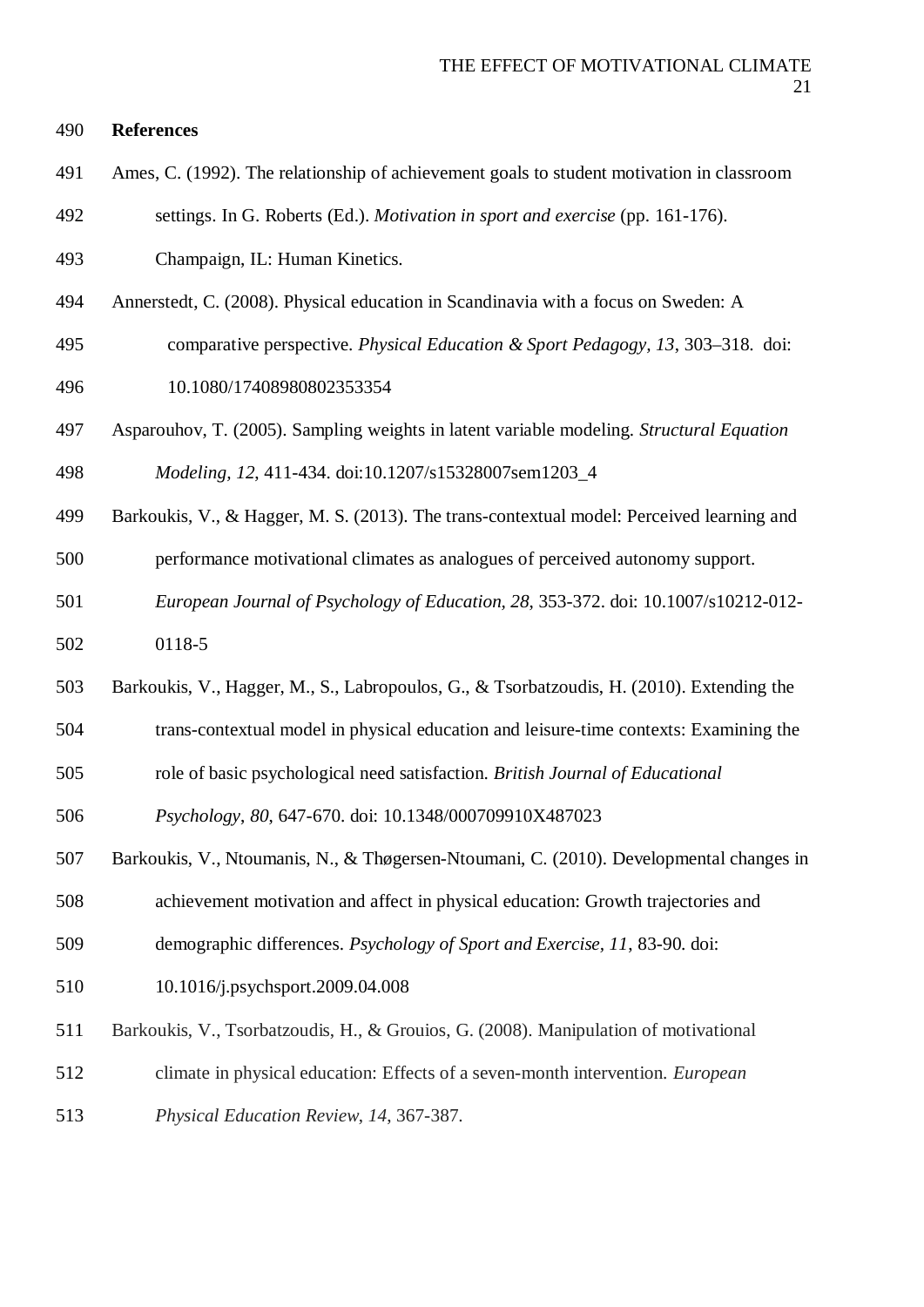- Booth, M. L., Okely, A. D., Chey, T., & Bauman, A. (2001). The reliability and validity of
- the physical activity questions in the WHO health behaviour in schoolchildren (HBSC)
- survey: A population study. *British Journal of Sports Medicine, 35*, 263–267. doi:
- 10.1136/bjsm.35.4.263
- Braithwaite, R., Spray, C. M., & Warburton, V. E. (2011). Motivational climate interventions
- in physical education: A meta-analysis. *Psychology of Sport and Exercise, 12*, 628 -
- 638. doi: 10.1016/j.psychsport.2011.06.005
- Carroll, B., & Loumidis, J. (2001). Children's perceived competence and enjoyment in
- physical education and physical activity outside school. *European Physical Education Review, 7*, 24-43.
- Chen, A. (2013). Top 10 research questions related to children physical activity motivation.
- *Research Quarterly for Exercise and Sport, 84,* 441-447*.* doi:
- 10.1080/02701367.2013.844030
- Collins, L. M, Schafer, J.L., & Kam, C-M. (2001). A comparison of inclusive and restrictive
- strategies in modern missing data procedures. *Psychological Methods, 6*, 330-351. doi: 10.1037//1082-989X.6.4.330
- Currie, C., Samdal, O., Boyce, W., & Smith, B. (2002). *Health behavior in school-aged*
- *children: A WHO cross-national study. Research protocol for the 2001–2002 survey.*
- Edinburgh: University of Edinburgh.
- Deci, E. & Ryan, R. (1985). *Intrinsic motivation and self-determination in human behavior.*
- New York: Plenum Press.
- Deci, E. L., & Ryan, R. M. (2000). The "what" and "why" of goal pursuits: Human needs and the self-determination of behavior. *Psychological Inquiry, 11,* 227–268.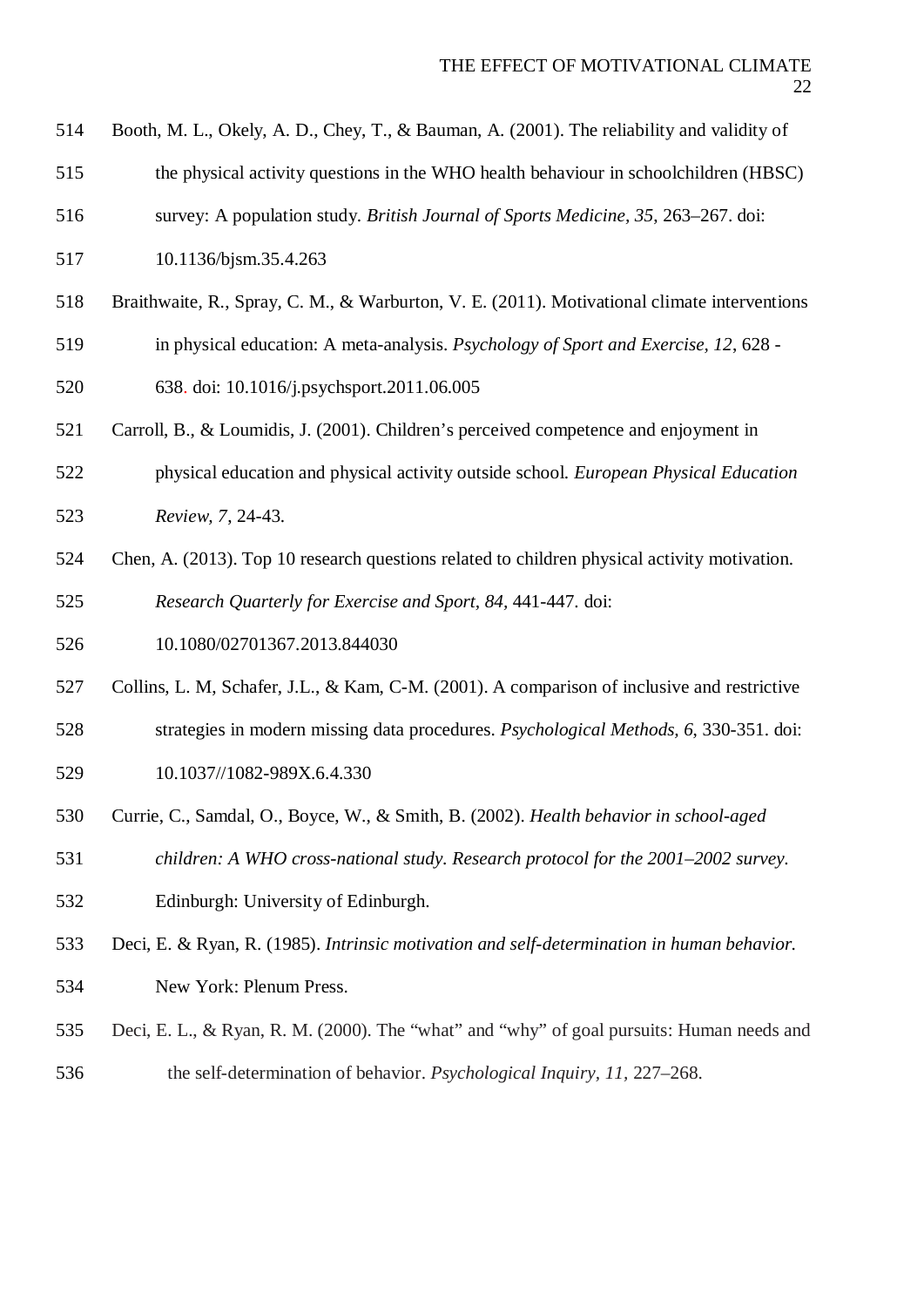- Deci, E. L., & Ryan, R. M. (2008). Facilitating optimal motivation and psychological well- being across life's domains. *Canadian Psychology, 49*, 14-23. doi: 10.1037/0708- 5591.49.1.14
- Deci, E. L., & Ryan, R. M. (2012). Self-determination theory. In P. A. M. Van Lange, A. W.
- Kruglanski, & E. T. Higgins (Eds.), *Handbook of theories of social psychology: Vol. 1*
- (pp. 416-437). Thousand Oaks, CA: Sage.
- Deci, E. L., Ryan, R. M., & Guay, F. (2013). Self-determination theory and actualization of human potential. In D. McInerney, H. Marsh, R. Craven, & F. Guay (Eds.), *Theory*
- *driving research: New wave perspectives on self processes and human development*
- (pp. 109-133). Charlotte, NC: Information Age Press.
- Dishman, R. K., Motl, R. W., Saunders, R., Felton, G., Ward, D. S., Dowda, M., . . . Pate, R.
- (2005). Enjoyment mediates effects of a school-based physical-activity intervention.

*Medicine and Science in Sports and Exercise, 37*, 478–487. doi:

- 10.1249/01.MSS.0000155391.62733.A7
- Duda, J. L., & Balaguer, I. (2007). Coach-created motivational climate. In S. Jowett & D.
- Lavallee (Eds), *Social psychology in sport* (pp. 117-130). Champaign, IL: Human Kinetics.
- Fairclough, S. (2003). Physical activity, perceived competence and enjoyment during
- secondary school physical education. *European Journal of Physical Education, 8*, 5-18.
- Garcia Bengoechea, E., Sabiston, C. M., Ahmed, R., & Farnous, M. (2010). Exploring links
- to unorganized and organized physical activity during adolescence: The role of gender,
- socioeconomic status, weight status, and enjoyment of physical education. *Research*
- *Quarterly for Exercise and Sport, 81*, 7-16.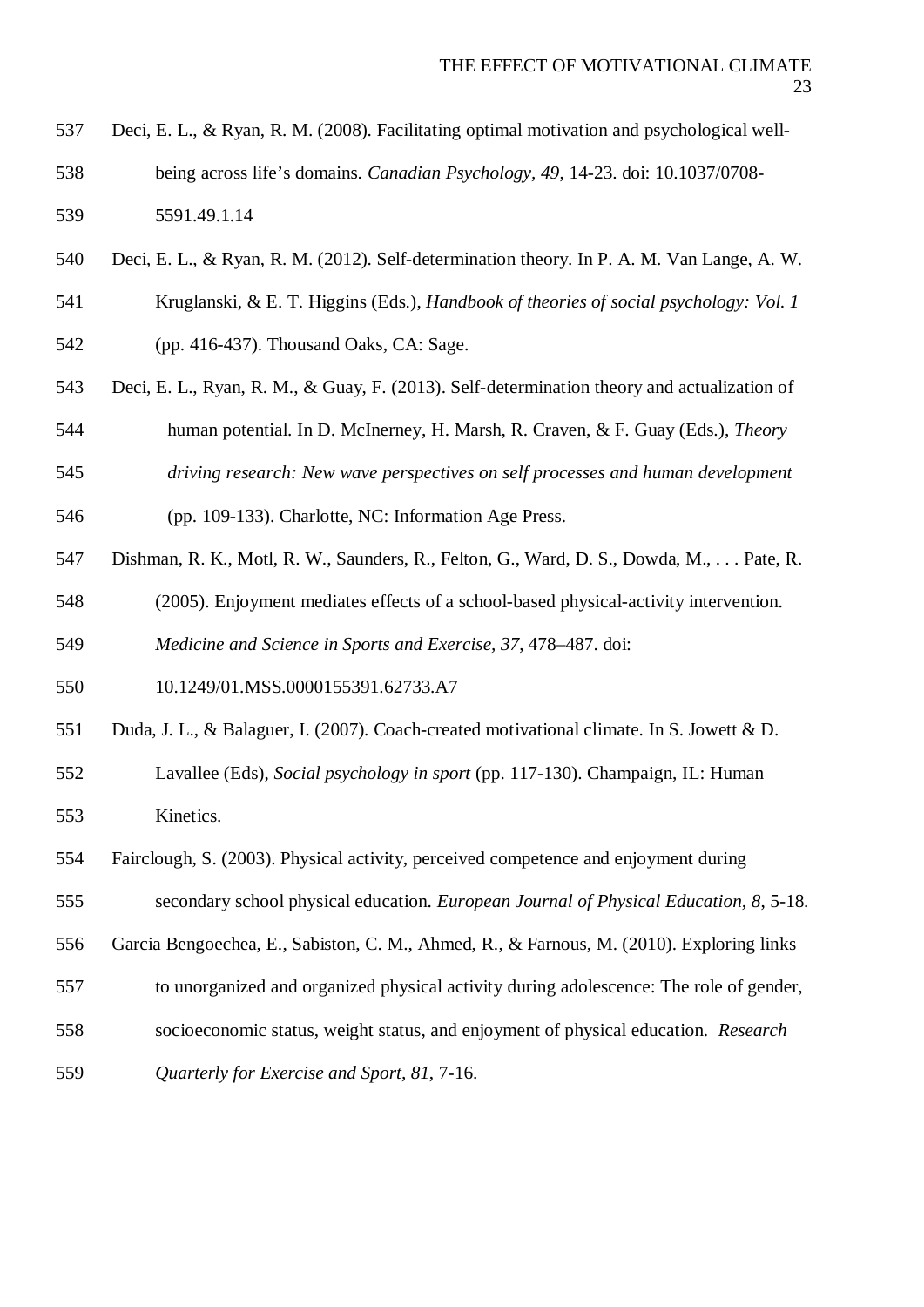- Hagger, M. S., & Chatzisarantis, N. L. (2009). Integrating the theory of planned behaviour
- and self-determination theory in health behaviour: A meta-analysis.British journal of health psychology, *14,* 275-302.
- Hagger, M. S., Chatzisarantis, N. L., Culverhouse, T., & Biddle, S. J. H. (2003). The process
- by which perceived autonomy support in physical education promotes leisure-time
- physical activity intentions and behavior: A trans-contextual model. *Journal of*
- *Educational Psychology, 95*, 784-795. doi: 10.1037/0022-0663.95.4.784
- Hayes, A. F. (2009). Beyond Baron and Kenny: Statistical mediation analysis in the new
- millennium. *Communication Monographs, 76,* 408–420. doi:
- 10.1080/03637750903310360
- Heikinaro-Johansson, P., & Telama, R. (2005). Physical education and health in Finland. In
- U. Pühse & M. Gerber (Eds.), *International comparison of physical education—*
- *Concepts, problems, prospects* (pp. 250–271). Aachen, Germany: Mayer & Meyer.
- Hu, L., & Bentler, P. M. (1999). Cutoff criteria for fit indexes in covariance structure
- analysis: Conventional criteria versus new alternatives. *Structural Equation Modeling:*
- *A Multidisciplinary Journal, 6*, 1-55. doi: 10.1080/10705519909540118
- Jaakkola, T. (2002). *Changes in students' exercise motivation, goal orientation and sport*
- *competence as a result of modifications in school physical education teaching*
- *practices*. Likes-Research Reports on Sport and Health 131. Jyväskylä: LIKES-research Center.
- Jaakkola, T. & Digelidis, N. (2007). Establishing a positive motivational climate in physical
- education. In J. Liukkonen, Y. Vanden Au-weele, B. Vereijken, D. Alfermann, & Y.
- Theodorakis (Eds.), Psychology for physical educators: Student in focus (2<sup>nd</sup> ed.; pp. 3-
- 20).Champaign: Human Kinetics.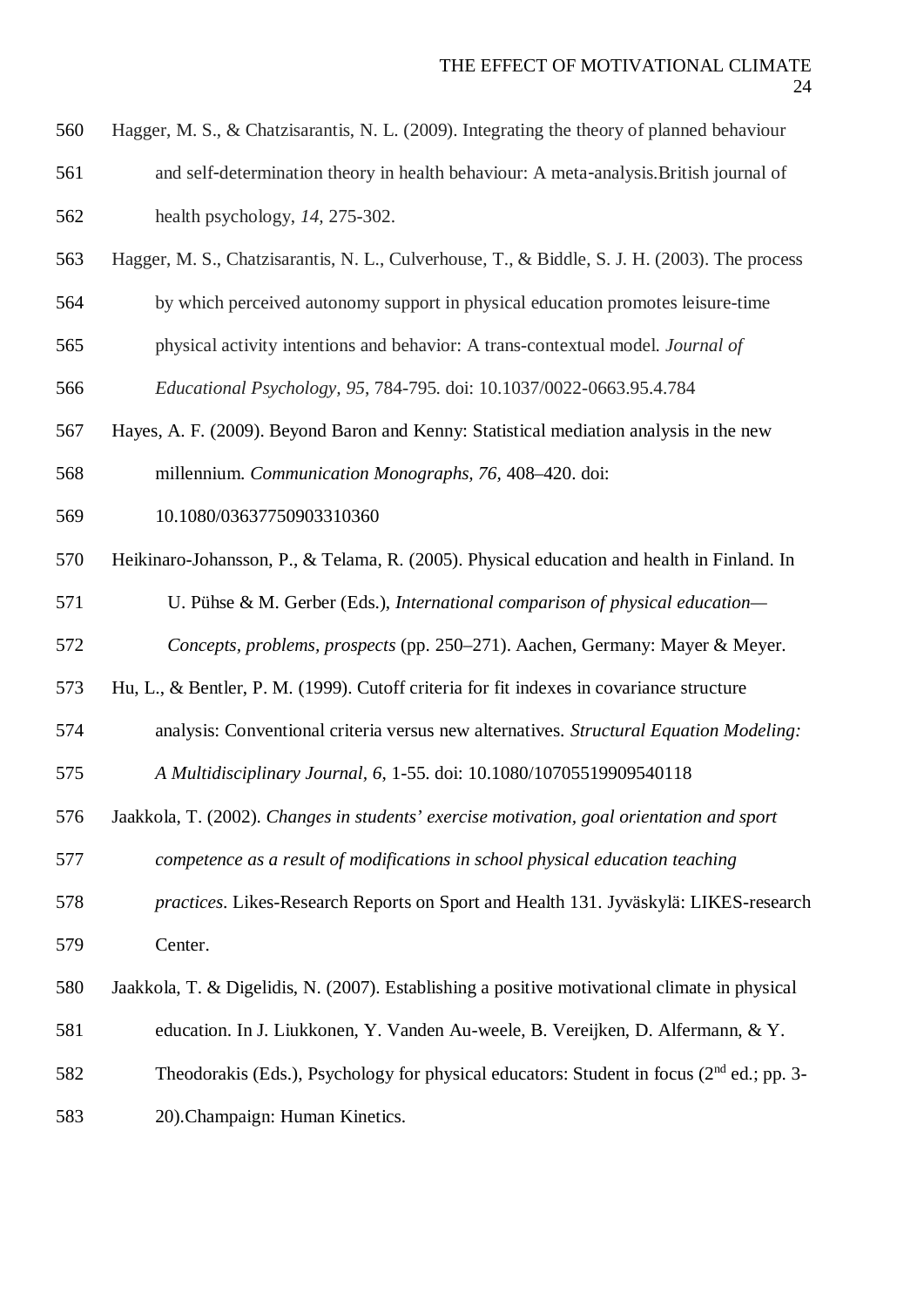- Kremer, J., Trew, K., & Ogle, S. (1997). *Young people's involvement in sport*. London, UK: Routledge.
- Liukkonen, J., Barkoukis, V., Watt, A., & Jaakkola, T. (2010). The relationship between
- motivational climate and students' emotional experiences and effort in school physical
- education. *Journal of Educational Research, 103*, 295-308. doi:
- 10.1080/00220670903383044
- Mellers, B., Schwartz, A., & Ritov, I. (1999). Emotion-based choice. *Journal of Experimental Psychology, 128*, 332–345.
- 592 Muthén, L. K., & Muthén, B. O. (1998 2013). *Mplus user's guide 6<sup>th</sup> edition*. Los Angeles, CA: Author.
- Nicholls, J. (1989). *The competitive ethos and democratic education*. London: Harvard University Press.
- Ntoumanis, N., Pensgaard, A. M., Martin, C., & Pipe, K. (2004). Anidiographic analysis of
- amotivation in compulsory school physical education. *Journal of Sport & Exercise Psychology, 26*, 197-214.
- Ommundsen, Y., & Kvalø, S. (2007). Autonomy-mastery, supportive or performance
- focused? Different teacher behaviours and pupils' outcomes in physical education.
- *Scandinavian Journal of Educational Research,* 51, 385-413. doi:
- 10.1080/00313830701485551
- Papaioannou, A., Bebetsos, E., Theodorakis, Y., Christodoulidis, T., & Kouli, O. (2006).
- Causal relationships of sport and exercise involvement with goal orientations, perceived
- competence and intrinsic motivation in physical education: A longitudinal study.
- *Journal of Sports Sciences, 24*, 367-382. doi:10.1080/02640410400022060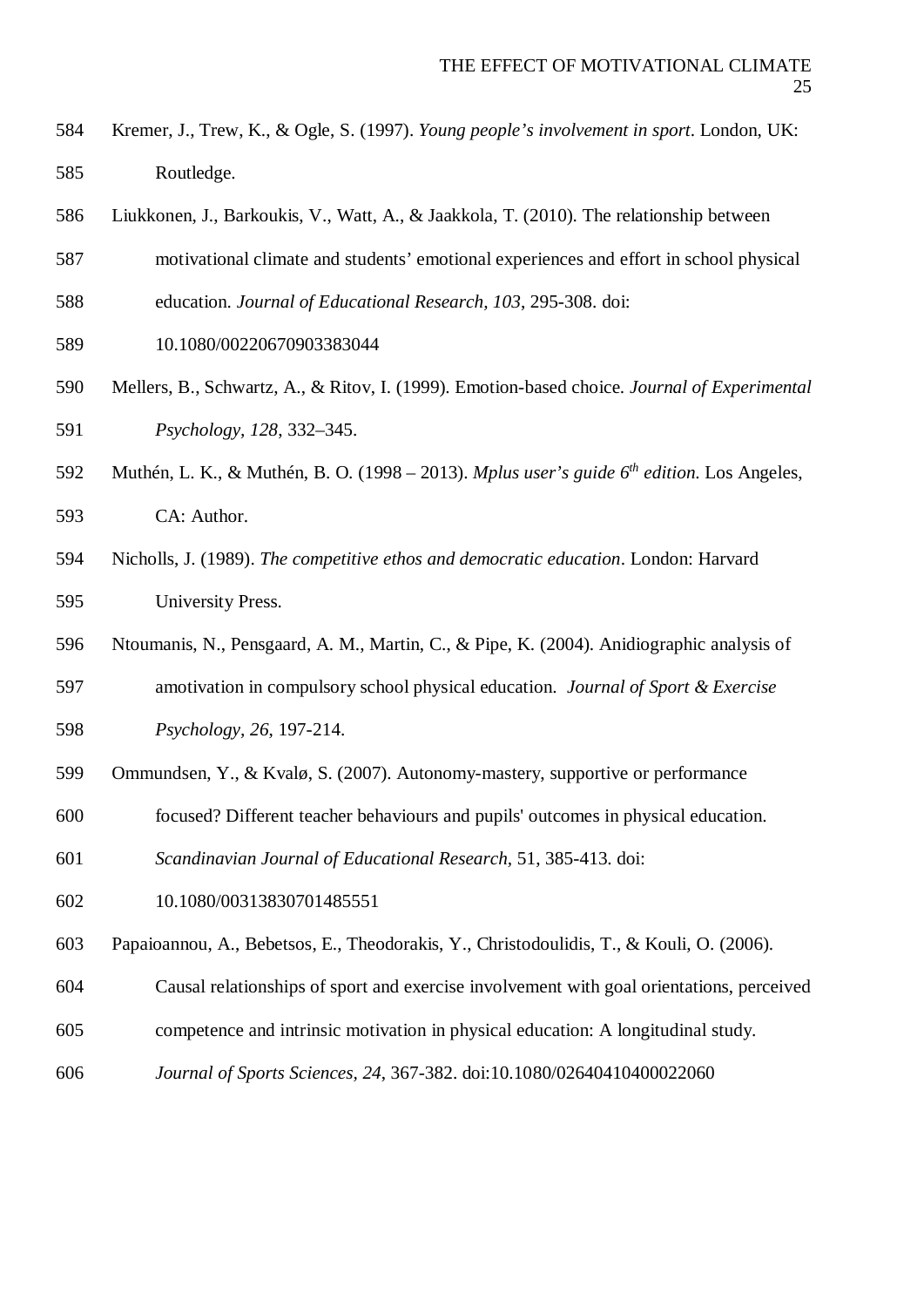- Pelletier, L., Fortier, M., Vallerand, R., Tuson, K., & Briere, N. (1995). Toward a new
- measure of intrinsic motivation, extrinsic motivation and amotivation in sports: The

Sport Motivation Scale (SMS). *Journal of Sport and Exercise Psychology, 17*, 35-53.

- Prochaska, J. J., Sallis, J. F., & Long, B. (2001). A physical activity screening measure for
- the use with adolescents in primary care. *Archives in Pediatric Adolescence Medicine, 155,* 554-559.
- Roberts, G. C. (2012). Motivation in sport and exercise from an achievement goal theory
- perspective: After 30 years, where are we? In G. C. Roberts & D. Treasure (Eds.),

 *Advances in motivation in sport and exercise* (pp. 5-58). Champaign, IL: Human Kinetics.

Sallis, J. F., McKenzie, T. L., Beets, M. W., Beighle, A., Erwin, H., & Lee, S. (2012).

 Physical education's role in public health: Steps forward and backward over 20 years and HOPE for the future. *Research Quarterly for Exercise and Sport*, *83*, 125-135.

Sallis, J. F., Prochaska, J. J., & Taylor, W. C. (2000). A review of correlates of physical

- activity of children and adolescents. *Medicine and Science in Sports and Exercise, 32*, 963-975.
- Sallis, J. F., & Saelens, B. E. (2000). Assessment of physical activity by self-report: status, limitations, and future directions. *Research Quarterly for Exercise and Sport, 71*, 1- 14.
- Scanlan, T. K., Carpenter, P. J., Schmidt, G. W., Simons, J. P. & Keeler, B. (1993). The sport
- commitment model: Development for the youth-sport domain. *Journal of Sport and Exercise Psychology, 15*, 16-38.
- Scanlan, T. K., & Lewthwaite, R. (1986). Social psychological aspects of competition for
- male youth sport participants: Predictors of enjoyment: IV. *Journal of Sport*
- *Psychology, 8,* 25-35.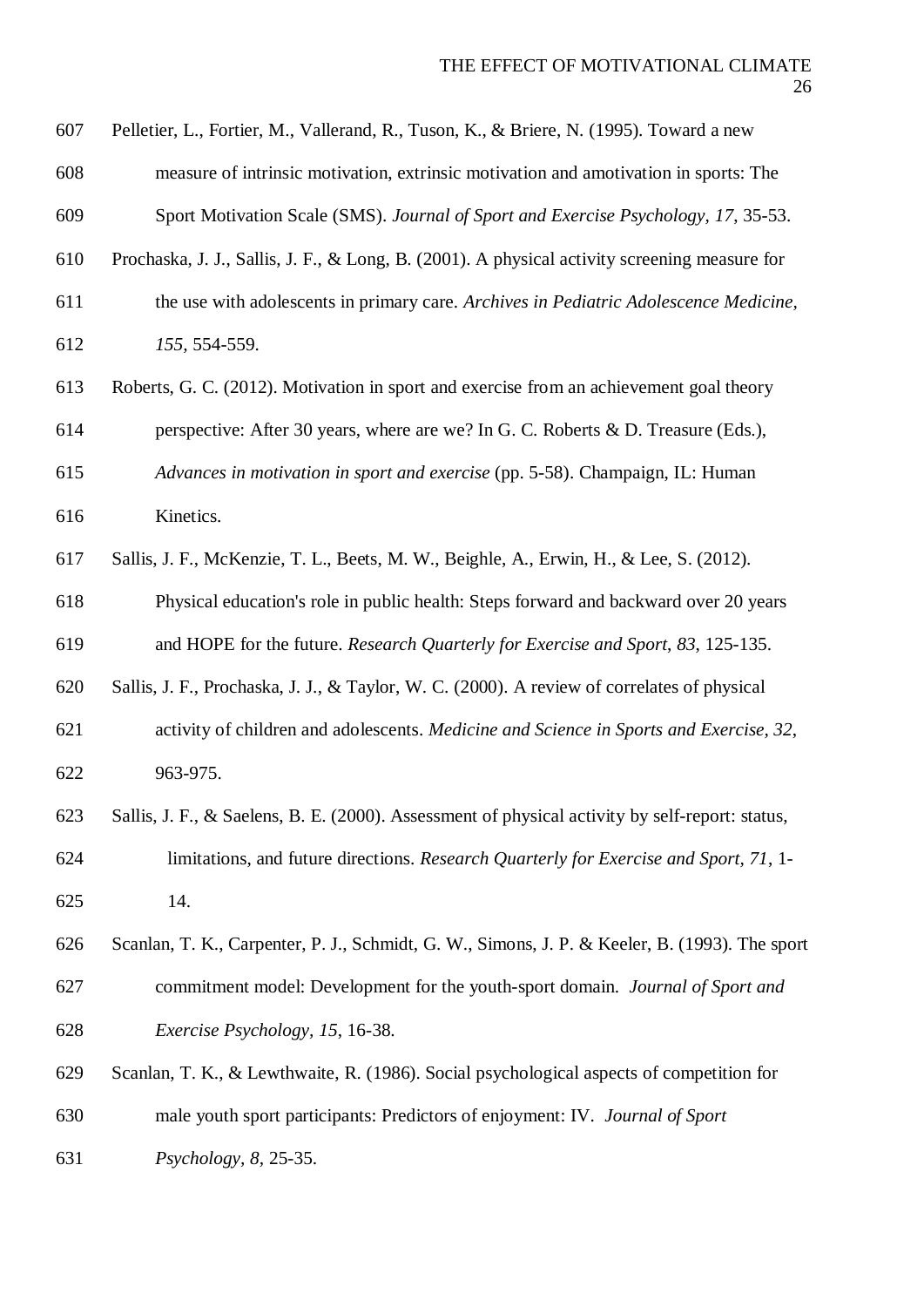- Scanlan, T. K., & Simons, J. P. (1992). The construct of sport enjoyment. In G. Roberts (Ed.), *Motivation in sport and exercise* (pp. 199–215). Champaign, IL: Human Kinetics.
- Soini, M., Liukkonen, J., Watt, A., Yli-Piipari, S., & Jaakkola, T. (2014). Factorial validity
- and internal consistency of the Motivational Climate in Physical Education Scale.
- *Journal of Sports Science and Medicine, 3*, 137-144.
- Soini, M., Liukkonen, J., Jaakkola, T., Leskinen, E., & Rantanen, P. (2007).
- Motivaatioilmasto ja viihtyminen koululiikunnassa. [Motivational climate and
- enjoyment of physical education in school]. *Liikunta & Tiede, 44*, 45-51.
- Standage, M., Duda, J. L. & Ntoumanis, N. (2003). A model of contextual motivation in
- physical education: Using constructs from self-determination and achievement goal
- theories to predict physical activity intentions. *Journal of Educational Psychology, 95,*
- 97-110. doi: 10.1037/0022-0663.95.1.97
- Teixeira, P. J., Carraça, E. V., Markland, D., Silva, M. N., & Ryan, R. M. (2012). Exercise,
- physical activity, and self-determination theory: A systematic review. *International Journal of Behavioral Nutrition and Physical Activity*, *9*, 78.
- U.S. Department of Health and Human Services. (2008). Physical activity guidelines for
- Americans. Retrieved from the U.S. Department of Health website:
- http://www.health.gov/paguidelines/pdf/paguide.pdf.
- Vallerand, R. J. (1997). Toward a hierarchical model of intrinsic and extrinsic motivation. In
- M. P. Zanna (Ed.), *Advances in experimental social psychology* (pp. 271-360). San
- Diego, CA: Academic Press.
- Vallerand, R. J. (2007). Intrinsic and extrinsic motivation in sport and physical activity. A
- review and a look at the future. In Tenenbaum, G.C. & Eklund, R. C. (Eds.), *Handbook*
- *of sport psychology* (pp. 59-83). New York: John Wiley.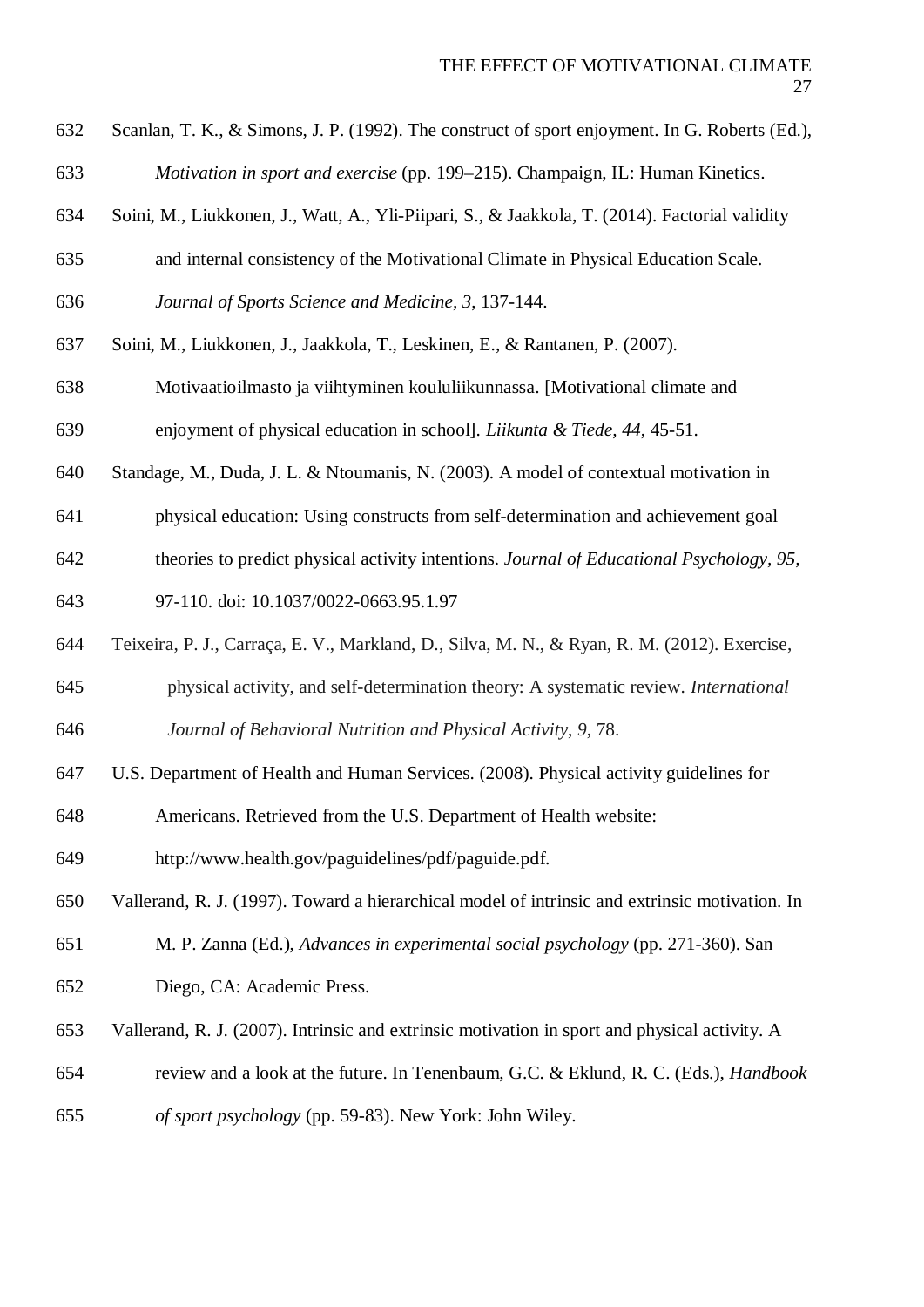- Vuori, M., Ojala, K., Tynjälä, J., Villberg, J., Välimaa, R., & Kannas, L. (2005). Liikunta-
- aktiivisuutta koskevien kysymysten stabiliteetti WHO-Koululaistutkimuksessa.
- [Stability of the Finnish WHO physical activity questionnaire]. *Liikunta ja Tiede, 42*, 39–46.
- Wallhead, T. L., & Buckworth, J. (2004). The role of physical education in the promotion of youth physical activity. *Quest, 56*, 285-301.
- Wang, C. K. J., Chatzisarantis, N. L. D., Spray, C. M., & Biddle, S. J. H. (2002).
- Achievement goal profiles in school physical education: Differences in self-
- determination, sport ability beliefs, and physical activity. *British Journal of*
- *Educational Psychology, 72*, 433– 445. doi:10.1348/000709902320634401
- World Health Organization (2013). World Health Organization Global Infobase. Retrieved
- from https://apps.who.int/infobase/
- Yli-Piipari, S. (2014). Physical education reform in Finland. *Quest* (in press).
- Yli-Piipari, S., Barkoukis, V., Liukkonen, J., & Jaakkola, T. (2013). The effect of physical
- education cognition and affect in adolescent physical activity: A parallel process latent
- growth analysis. *Sport, Exercise, and Performance Psychology, 2*, 15–31.
- doi:10.1037/a0029806
- 

# **Footnote**

675 <sup>1</sup> According to SDT extrinsic motivation includes also a fourth regulation, namely integrated regulation, which reflects the integration of behaviour within the self. Integrated regulation is

- considered to be the more self-determined type of extrinsic as people 'reciprocally assimilate
- a new identification with their sense of who they are' (Deci & Ryan, 2008, p. 16). In the SDT
- tradition the measurement of integrated regulation has been incorporated in the measures of
- identified regulation (Deci & Ryan, 2008).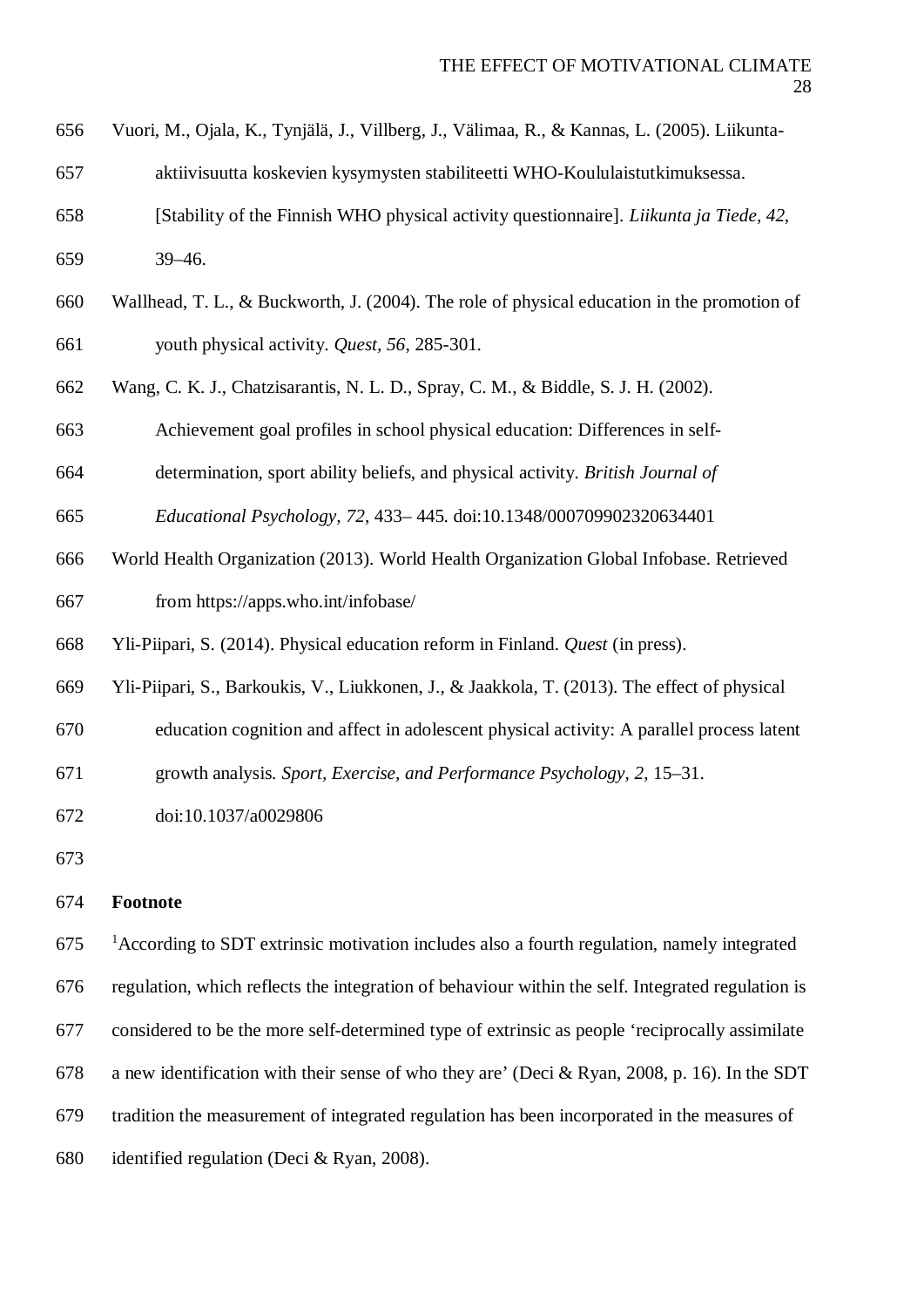- 682 <sup>2</sup>Nicholls (1989) labeled the two goal orientations task and ego orientation. Recently, also the
- learning and performance orientation terms have been used to describe the motivational
- climate dimensions.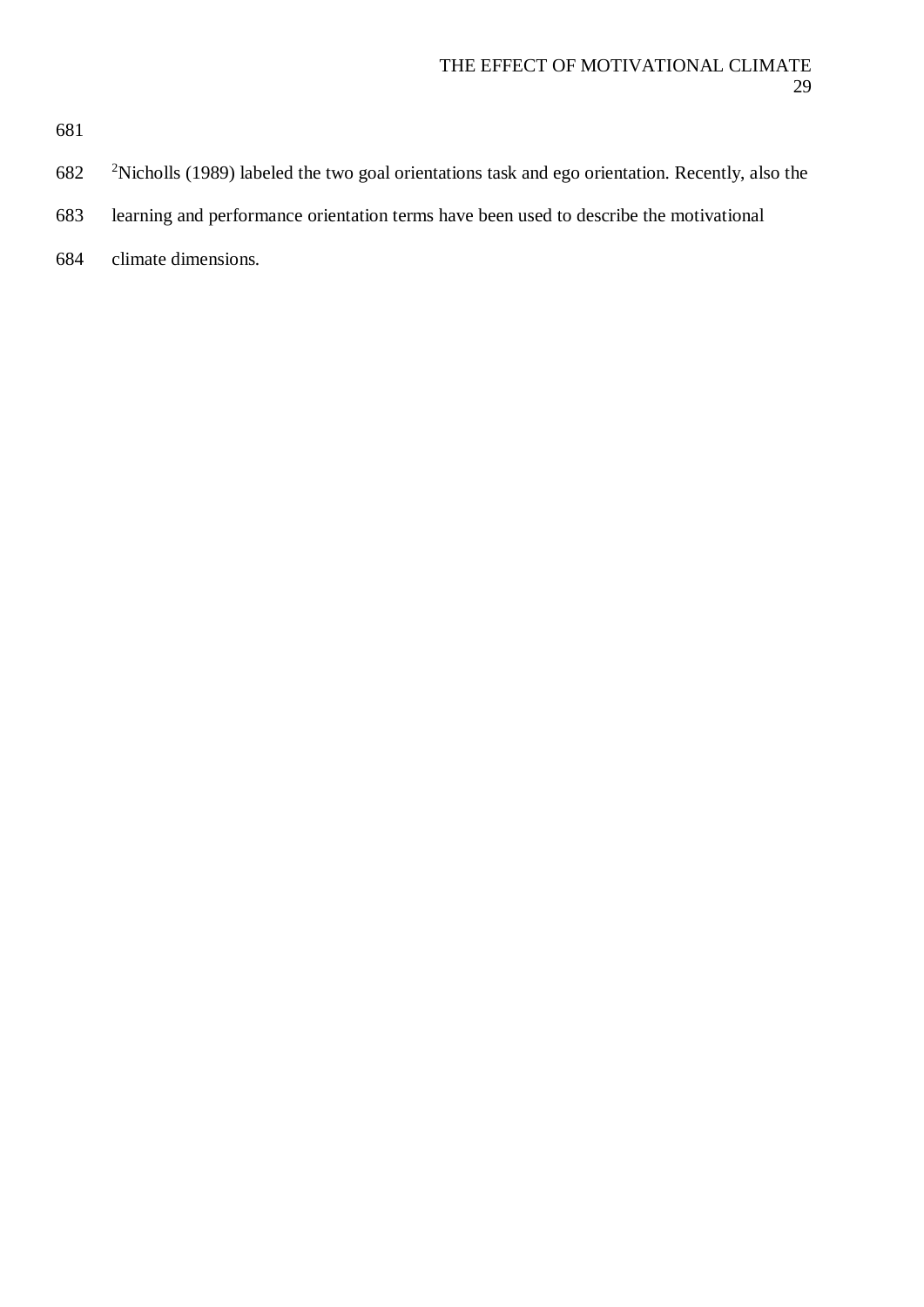

*Figure 1.* The proposed theoretical framework hypothesized to underlie human motivation and physical activity.

*Note. Factor indicators have been omitted from the Figure for presentation purposes. Solid arrows represent the positive relationships, whereas dashed represent the negative.*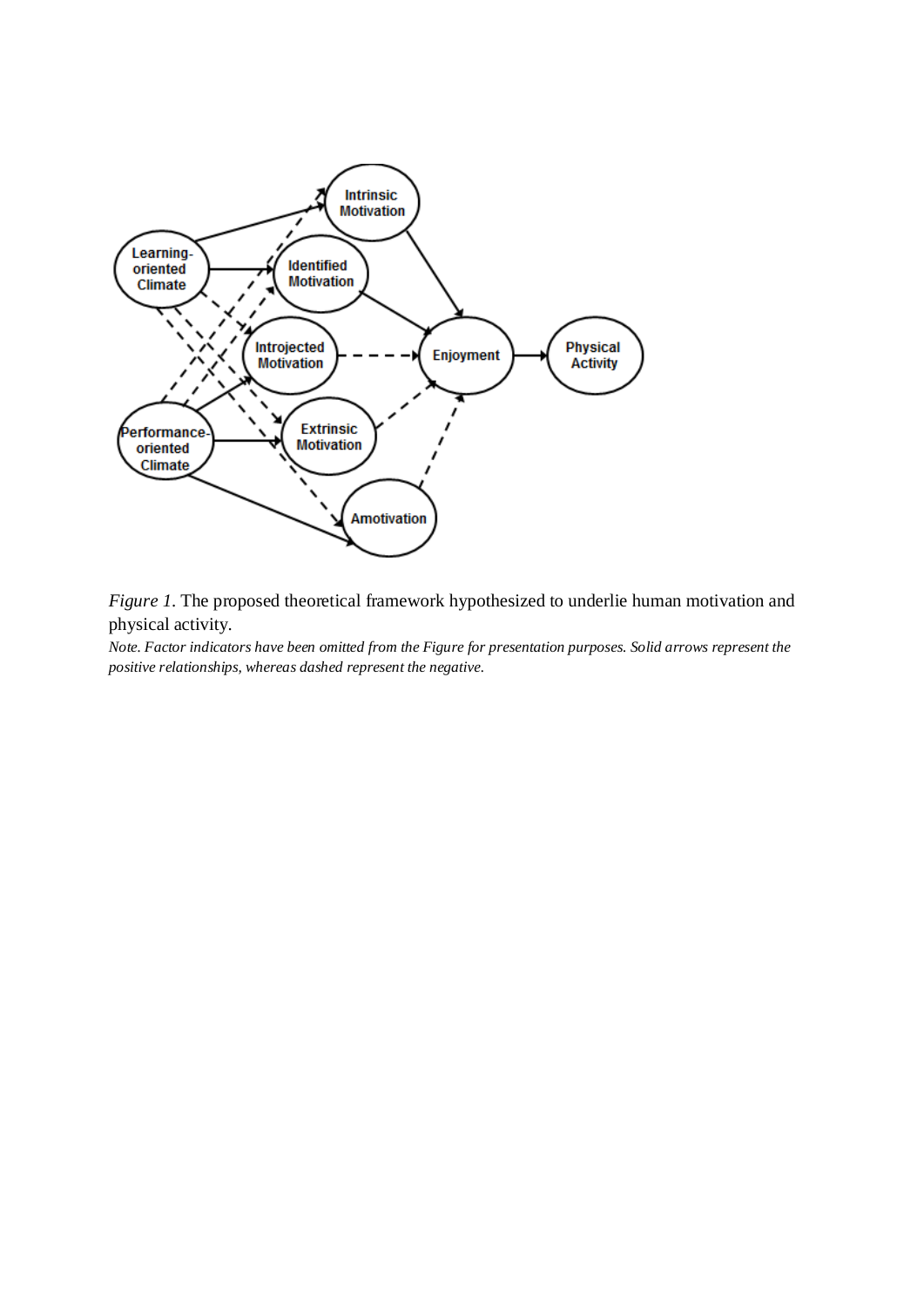*Summary of Intercorrelations, Means, Standard Deviations, and Cronbach's Alpha Coefficients for all Latent Factors*

| Variable list                     | $\mathbf{1}$      | $\overline{2}$ | 3                        | $\overline{4}$ | 5      | 6      | $\tau$  | 8              | 9          | 10     | 11             | 12                | 13     | 14                       | 15             | 16     | 17                | 18               |
|-----------------------------------|-------------------|----------------|--------------------------|----------------|--------|--------|---------|----------------|------------|--------|----------------|-------------------|--------|--------------------------|----------------|--------|-------------------|------------------|
| 1 Learning-                       | $\blacksquare$    |                |                          |                |        |        |         |                |            |        |                |                   |        |                          |                |        |                   |                  |
| Oriented (T0)                     |                   |                |                          |                |        |        |         |                |            |        |                |                   |        |                          |                |        |                   |                  |
| 2 Learning-                       | $.39**$           |                |                          |                |        |        |         |                |            |        |                |                   |        |                          |                |        |                   |                  |
| Oriented (T1)                     |                   |                |                          |                |        |        |         |                |            |        |                |                   |        |                          |                |        |                   |                  |
| 3 Performance-                    | $.19*$            | .08            | $\overline{\phantom{0}}$ |                |        |        |         |                |            |        |                |                   |        |                          |                |        |                   |                  |
| Oriented (T0)                     |                   |                |                          |                |        |        |         |                |            |        |                |                   |        |                          |                |        |                   |                  |
| 4 Performance-                    | .06               | .02            | $.32**$                  |                |        |        |         |                |            |        |                |                   |        |                          |                |        |                   |                  |
| Oriented (T1)<br>5 Intrinsic (T0) | .85               | .33            | $.19*$                   | .06            |        |        |         |                |            |        |                |                   |        |                          |                |        |                   |                  |
| 6 Intrinsic (T1)                  | .46               | .72            | .15                      | .19            | .46    |        |         |                |            |        |                |                   |        |                          |                |        |                   |                  |
|                                   |                   |                |                          |                |        |        |         |                |            |        |                |                   |        |                          |                |        |                   |                  |
| 7 Identified (T0)                 | .85               | .33            | $.23**$                  | .07            | .73    | .40    |         |                |            |        |                |                   |        |                          |                |        |                   |                  |
| 8 Identified (T1)                 | .44               | .58            | $.18\,^*$                | .29            | .38    | .50    | .46     | $\blacksquare$ |            |        |                |                   |        |                          |                |        |                   |                  |
| 9 Introjected (T0)                | .66               | .26            | $.30**$                  | .10            | .56    | .31    | .57     | .31            |            |        |                |                   |        |                          |                |        |                   |                  |
| 10 Introjected                    | .41               | .67            | $.21**$                  | .32            | .36    | .56    | .36     | .51            | .43        |        |                |                   |        |                          |                |        |                   |                  |
| (T1)                              |                   |                |                          |                |        |        |         |                |            |        |                |                   |        |                          |                |        |                   |                  |
| 11 Extrinsic (T0)                 | .55               | .22            | $.45**$                  | .15            | .48    | .27    | .49     | .30            | .43        | .28    | $\blacksquare$ |                   |        |                          |                |        |                   |                  |
| 12 Extrinsic (T1)                 | .26               | .22            | $.30**$                  | .52            | .23    | .28    | .23     | .30            | .21        | .33    | .41            |                   |        |                          |                |        |                   |                  |
| 13 Amotivation                    | $-.33**$          | $-.13$         | $.23**$                  | .08            | $-.27$ | $-.13$ | $-.26$  | $-.12$         | $-16$      | $-.10$ | $-.08$         | $-.01$            |        |                          |                |        |                   |                  |
| (T0)                              |                   |                |                          |                |        |        |         |                |            |        |                |                   |        |                          |                |        |                   |                  |
| 14 Amotivation                    | $-.16**$          | $-.31**$       | $.11*$                   | .27            | $-.13$ | $-.18$ | $-.13$  | $-.12$         | $-.08$     | $-.13$ | $-.04$         | .07               | .25    | $\overline{\phantom{a}}$ |                |        |                   |                  |
| (T1)                              |                   |                |                          |                |        |        |         |                |            |        |                |                   |        |                          |                |        |                   |                  |
| 15 Enjoyment                      | .68               | .27            | .09                      | .03            | .66    | .33    | .69     | .33            | .42        | .27    | .39            | .17               | $-.46$ | $-.16$                   | $\blacksquare$ |        |                   |                  |
| (T0)                              |                   |                |                          |                |        |        |         |                |            |        |                |                   |        |                          |                |        |                   |                  |
| 16 Enjoyment                      | .51               | .64            | .11                      | .10            | .47    | .68    | .46     | .52            | .37        | .61    | .28            | .20               | $-.25$ | $-.43$                   | .48            |        |                   |                  |
| (T1)<br>17 Physical               | .26               | .10            | .04                      | .01            | .26    | .13    | .27     | .13            | .16        | .11    | .15            | .07               | $-.18$ | $-.06$                   | .39            | .18    |                   |                  |
| activity (T0)                     |                   |                |                          |                |        |        |         |                |            |        |                |                   |        |                          |                |        |                   |                  |
| 18 Physical                       | .24               | .19            | .04                      | .03            | .22    | .22    | .23     | $.18\,$        | .16        | .19    | .13            | $.08\,$           | $-.14$ | $-.13$                   | .28            | .32    | .47               |                  |
| activity (T1)                     |                   |                |                          |                |        |        |         |                |            |        |                |                   |        |                          |                |        |                   |                  |
| $\cal M$                          | 3.80 <sup>b</sup> | 3.52           | 2.99                     | 3.09           | 3.23   | 3.24   | 3.08    | 3.11           | $3.44^{b}$ | 3.37   | 2.67           | 2.87 <sup>b</sup> | 2.18   | 2.40 <sup>b</sup>        | $3.75^{b}$     | 3.53   | 3.96 <sup>b</sup> | 3.64             |
|                                   |                   |                |                          |                |        |        |         |                |            |        |                |                   |        |                          |                |        |                   |                  |
| SD                                | .78               | .80            | .89                      | .82            | .87    | .79    | $.88\,$ | .84            | $.88\,$    | .79    | .89            | .84               | .95    | .97                      | .93            | 1.05   | 1.99              | 1.76             |
| $\alpha$                          | .80               | .85            | .86                      | .86            | .92    | .93    | .73     | .80            | .69        | .70    | .71            | .78               | .77    | .83                      | .93            | .94    | .90 <sup>a</sup>  | .92 <sup>a</sup> |
| <b>Skewness</b>                   | $-.49$            | .18            | .08                      | $-.03$         | $-.32$ | $-.25$ | $-.08$  | $-.15$         | $-.16$     | .01    | .08            | $-.20$            | .11    | $-.48$                   | $-.65$         | $-.28$ | $-.28$            | .08              |

*Note. P \* < .05 and \*\* < .001. <sup>a</sup> instead Cronbach's alpha values, Pearson's correlation coefficient between two items are presented. <sup>b</sup> t test value higher in statistically significant level of p < .001 (between tests at T0 and T1).*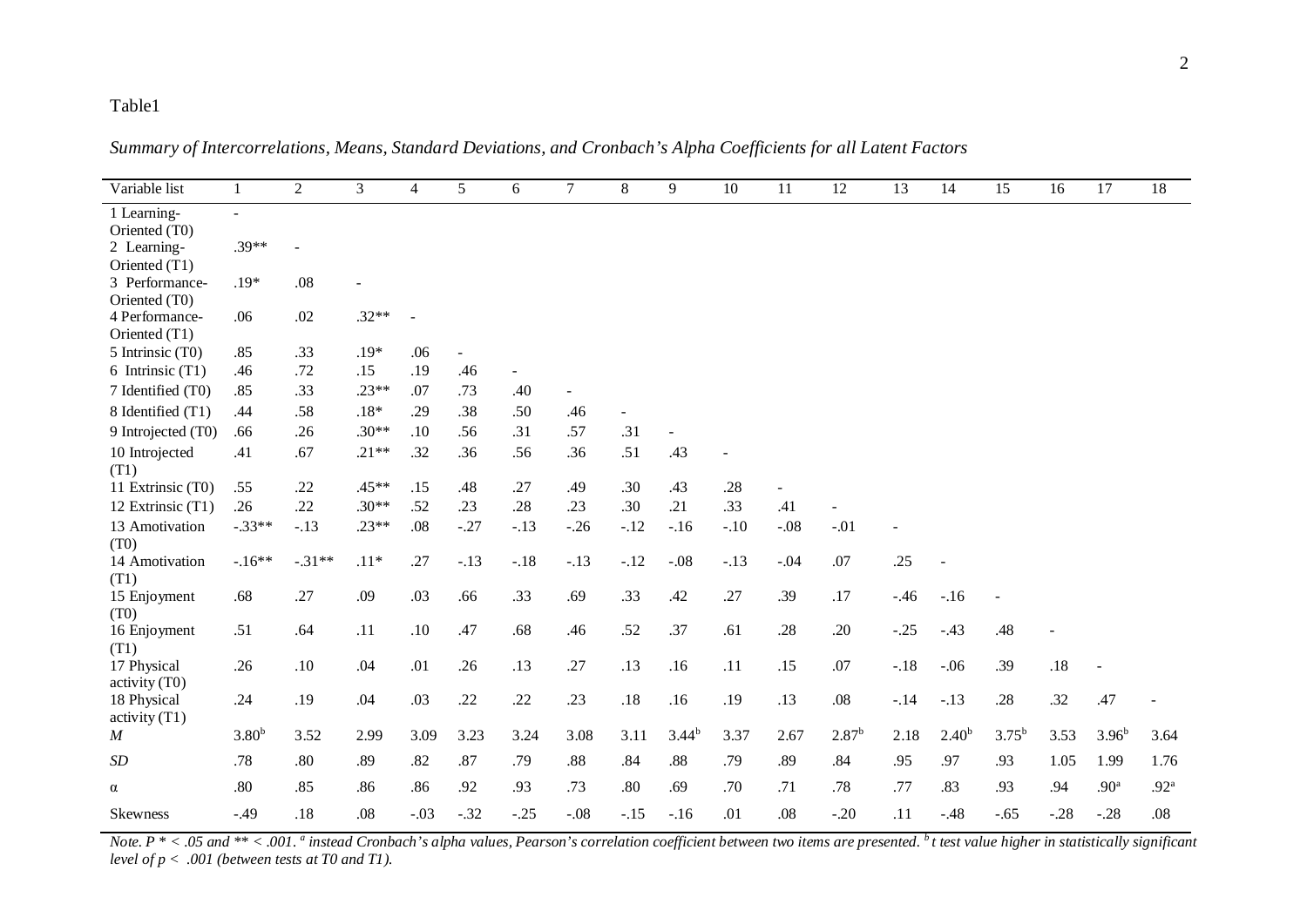*Factor Indicator Loadings and Errors along with Model Fit Indices for both Estimated Models*

| <b>Estimates of Parameters</b> |                         | <b>Regression Model</b> | <b>Regression Model</b> |                |  |  |
|--------------------------------|-------------------------|-------------------------|-------------------------|----------------|--|--|
|                                |                         | T(0)                    |                         | T(1)           |  |  |
|                                | Standardized            | Unstandardized          | Standardized            | Unstandardized |  |  |
| Learning-Oriented Climate      | Values                  | Values                  | Values                  | Values         |  |  |
| Item 1                         | .63(.05)                | 1                       | .76(.03)                | 1              |  |  |
| Item 2                         | .70(.05)                | 1.03(.06)               | .82(.03)                | 1.02(.05)      |  |  |
| Item 3                         | .78(.03)                | 1.19(0.08)              | .84(.02)                | 1.02(.06)      |  |  |
| Item 4                         | .60(.05)                | .87(.06)                | .73(.03)                | .81(.05)       |  |  |
| Performance-Oriented Climate   |                         |                         |                         |                |  |  |
| Item 5                         | .73(.03)                | 1                       | .73(.03)                | 1              |  |  |
| Item 6                         | .71(.04)                | .94(.08)                | .75(.03)                | .98(.07)       |  |  |
| Item 7                         | .85(.02)                | 1.12(0.07)              | .84(.03)                | 1.08(.05)      |  |  |
| Item 8                         | .81(.03)                | 1.07(.08)               | .81(.03)                | 1.05(.06)      |  |  |
| Intrinsic                      |                         |                         |                         |                |  |  |
| Item 9                         | .75(.02)                | 1                       | .77(.03)                | 1              |  |  |
| Item 10                        | .82(.02)                | 1.10(.04)               | .84(.02)                | 1.08(.03)      |  |  |
| Item 11                        | .76(.03)                | .94(.05)                | .76(.03)                | .92(.05)       |  |  |
| Item 12                        | .76(.03)                | 1.04(.06)               | .78(.03)                | 1.00(.06)      |  |  |
| Item 13                        | .74(.03)                | 1.03(06)                | .76(.03)                | .94(06)        |  |  |
| Item 14                        | .64(.03)                | .90(.06)                | .68(.03)                | .87(.05)       |  |  |
| Item 15                        | .76(.02)                | 1.05(.06)               | .80(.02)                | 1.05(.05)      |  |  |
| Item 16                        | .78(.02)                | 1.07(.06)               | .81(.02)                | 1.00(.06)      |  |  |
| Item 17                        | .68(.03)                | .88(.05)                | .69(.03)                | .85(.05)       |  |  |
| Identified                     |                         |                         |                         |                |  |  |
| Item 18                        | .72(.05)                | 1                       | .77(.03)                | 1              |  |  |
| Item 19                        | .67(.04)                | .90(.07)                | .86(.03)                | 1.08(.06)      |  |  |
| Item 20                        | .64(.04)                | .94(.06)                | .65(.05)                | .91(.08)       |  |  |
| Introjected                    |                         |                         |                         |                |  |  |
| Item 21                        | .53(.05)                | $\mathbf{1}$            | .63(.05)                | $\mathbf{1}$   |  |  |
| Item 22                        | .72(.04)                | 1.56(.19)               | .52(.06)                | .85(.15)       |  |  |
| Item 23                        | .67(.04)                | 1.04(0.17)              | .71(.06)                | 1.10(.15)      |  |  |
| Extrinsic                      |                         |                         |                         |                |  |  |
| Item 24                        | .67(.04)                | 1                       | .72(.04)                | 1              |  |  |
| Item 25                        | .59(.04)                | .92(.09)                | .67(.05)                | .87(.07)       |  |  |
| Item 26                        | .76(.03)                | 1.15(.10)               | .81(.03)                | 1.15(.09)      |  |  |
| Amotivation                    |                         |                         |                         |                |  |  |
| Item 27                        | .70(.04)                | 1                       | .76(.03)                | $\mathbf{1}$   |  |  |
| Item 28                        | .79(.04)                | 1.21(.11)               | .79(.03)                | 1.07(.07)      |  |  |
| Item 29                        | .70(.04)                | .96(.08)                | .81(.03)                | .99(.05)       |  |  |
| Enjoyment                      |                         |                         |                         |                |  |  |
| Item 30                        | .88(.01)                | 1                       | .77(.02)                | $\mathbf{1}$   |  |  |
| Item 31                        | .88(.02)                | .98(.03)                | .78(.03)                | .96(.05)       |  |  |
| Item 32                        | .90(.02)                | 1.06(.04)               | .82(.03)                | .98(.06)       |  |  |
| Item 33                        | .87(.02)                | 1.03(.04)               | .88(.02)                | 1.08(.05)      |  |  |
| Physical Activity              |                         |                         |                         |                |  |  |
| Item 35                        | .96(.04)                | 1                       | .96(.05)                | 1              |  |  |
| Item 36                        | .85(.04)                | .93(.07)                | .88(.04)                | .98(.10)       |  |  |
| Fit of the model               | $\chi^2(527) = 779.054$ |                         | $\chi^2(527) = 752.917$ |                |  |  |
|                                | p < .001                |                         | p < .001                |                |  |  |
|                                | $CFI = .96$             |                         | $CFI = .96$             |                |  |  |
|                                | $TLI = .95$             |                         | $TLI = .95$             |                |  |  |
|                                | $RMSEA = .049$          |                         | $RMSEA = .047$          |                |  |  |
|                                | CI [.046, .053]         |                         | CI [.044, .051]         |                |  |  |
|                                |                         |                         |                         |                |  |  |

*Note. Standard errors are in parentheses.*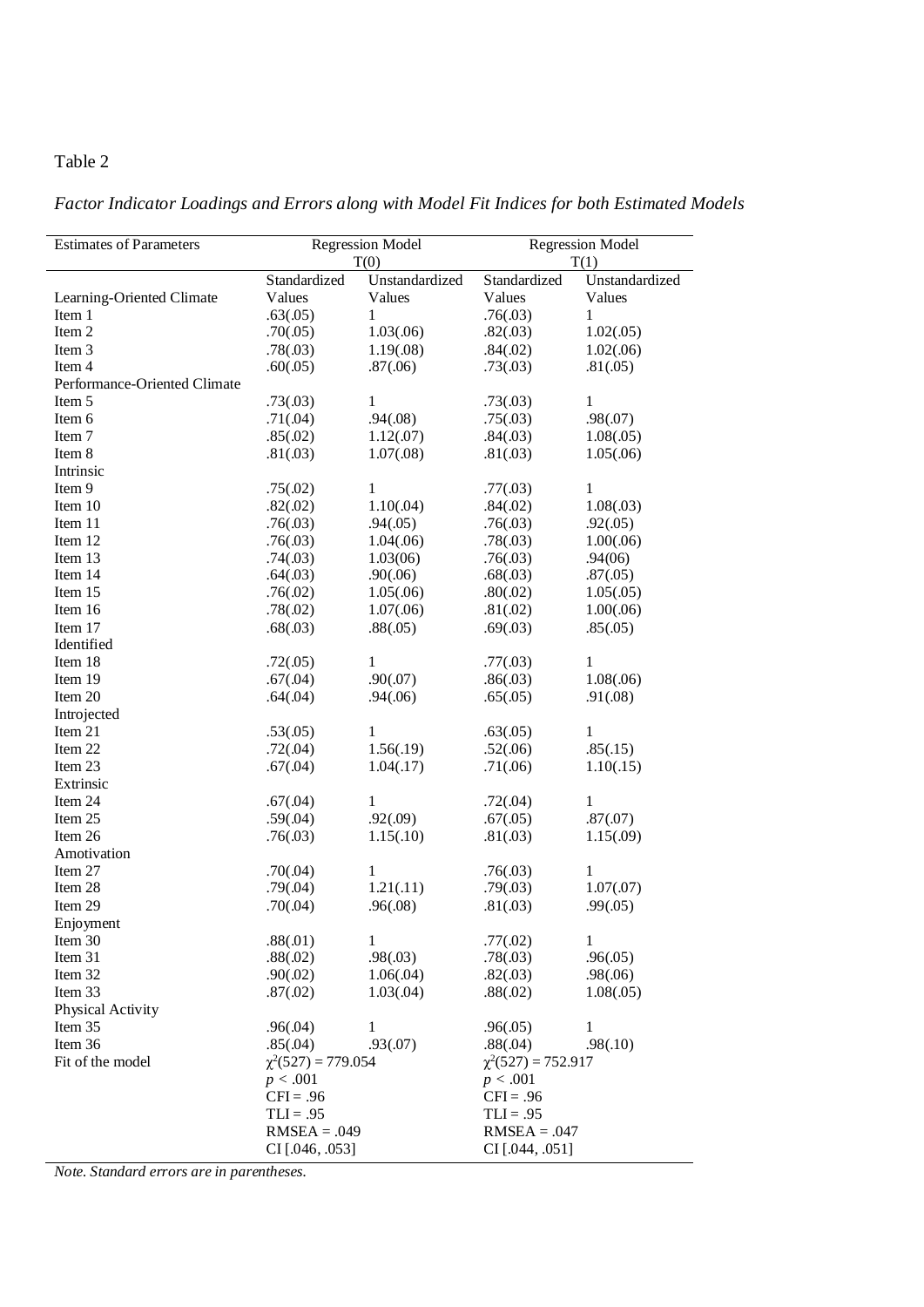# *Regression Coefficients for the Cross-Sectional Structural Equation Models*

| <b>Parameter Estimates</b>                                      |                                  | Model T0                       | Model T1                         |                                |  |  |
|-----------------------------------------------------------------|----------------------------------|--------------------------------|----------------------------------|--------------------------------|--|--|
|                                                                 | Standardized<br>Values $(\beta)$ | Unstandardized<br>Values $(B)$ | Standardized<br>Values $(\beta)$ | Unstandardized<br>Values $(B)$ |  |  |
| Learning-Oriented Climate -><br><b>Intrinsic Motivation</b>     | $.65(.04)**$                     | $.63(.06)**$                   | $.62(.04)$ **                    | $.58(.06)$ **                  |  |  |
| Learning-Oriented Climate -><br><b>Identified Regulation</b>    | $.56(.05)**$                     | $.55(.06)$ **                  | $.45(.06)$ **                    | $.42(.06)$ **                  |  |  |
| Learning-Oriented Climate -><br>Introjected Regulation          | $.44(.05)**$                     | $.28(.05)$ **                  | $.50(.06)$ **                    | $.37(.06)$ **                  |  |  |
| Learning-Oriented Climate -> Extrinsic<br>Motivation            | $.38(.06)**$                     | $.25(.05)**$                   | .07(.06)                         | .07(.06)                       |  |  |
| Learning-Oriented Climate -> Amotivation                        | $-.36(.05)**$                    | $-.35(.06)$ **                 | $-.28(.06)$ **                   | $-.41(.08)$ **                 |  |  |
| Performance-Oriented Climate -><br><b>Intrinsic Motivation</b>  | .06(.04)                         | .06(.04)                       | $.14(.06)*$                      | $.13(.06)*$                    |  |  |
| Performance-Oriented Climate -><br><b>Identified Regulation</b> | .09(.05)                         | .09(.05)                       | $.23(.06)$ **                    | $.23(.06)$ **                  |  |  |
| Performance-Oriented Climate -><br>Introjected Regulation       | $.20(.06)$ **                    | $.12(.04)$ **                  | $.27(.06)$ **                    | $.21(.06)$ **                  |  |  |
| Performance-Oriented Climate -><br><b>Extrinsic Motivation</b>  | $.38(.06)$ **                    | $.32(.05)**$                   | $.49(.06)$ **                    | $.48(.07)**$                   |  |  |
| Performance Climate -> Amotivation                              | $.28(.05)**$                     | $.27(.05)**$                   | $.28(.07)$ **                    | $.32(.08)**$                   |  |  |
| Intrinsic Motivation -> Enjoyment                               | $.28(.13)**$                     | $.31(.14)$ **                  | $.31(.11)**$                     | $.36(.12)$ **                  |  |  |
| Identified Regulation -> Enjoyment                              | $.48(.23)*$                      | $.60(.29)*$                    | .03(.18)                         | .03(.20)                       |  |  |
| Introjected Regulation -> Enjoyment                             | $-.17(.10)$                      | $-.33(.20)$                    | $-.02(.11)$                      | .02(.16)                       |  |  |
| Extrinsic Motivation -> Enjoyment                               | .04(.11)                         | .07(.16)                       | .19(.20)                         | .22(.19)                       |  |  |
| Amotivation -> Enjoyment                                        | $-.23(.06)$ **                   | $-.30(.08)$ **                 | $-.32(.05)$ **                   | $-.31(.05)$ **                 |  |  |
| Learning-Oriented Climate-> Enjoyment                           | $.41(.07)**$                     | $.51(.09)**$                   | $.40(.07)$ **                    | $.43(.08)$ **                  |  |  |
| Enjoyment -> Physical Activity                                  | $.38(.05)**$                     | $.63(.08)**$                   | $.31(.05)$ **                    | $.61(.09)$ **                  |  |  |

 *Note. P values \* < .05; \*\* < .001.*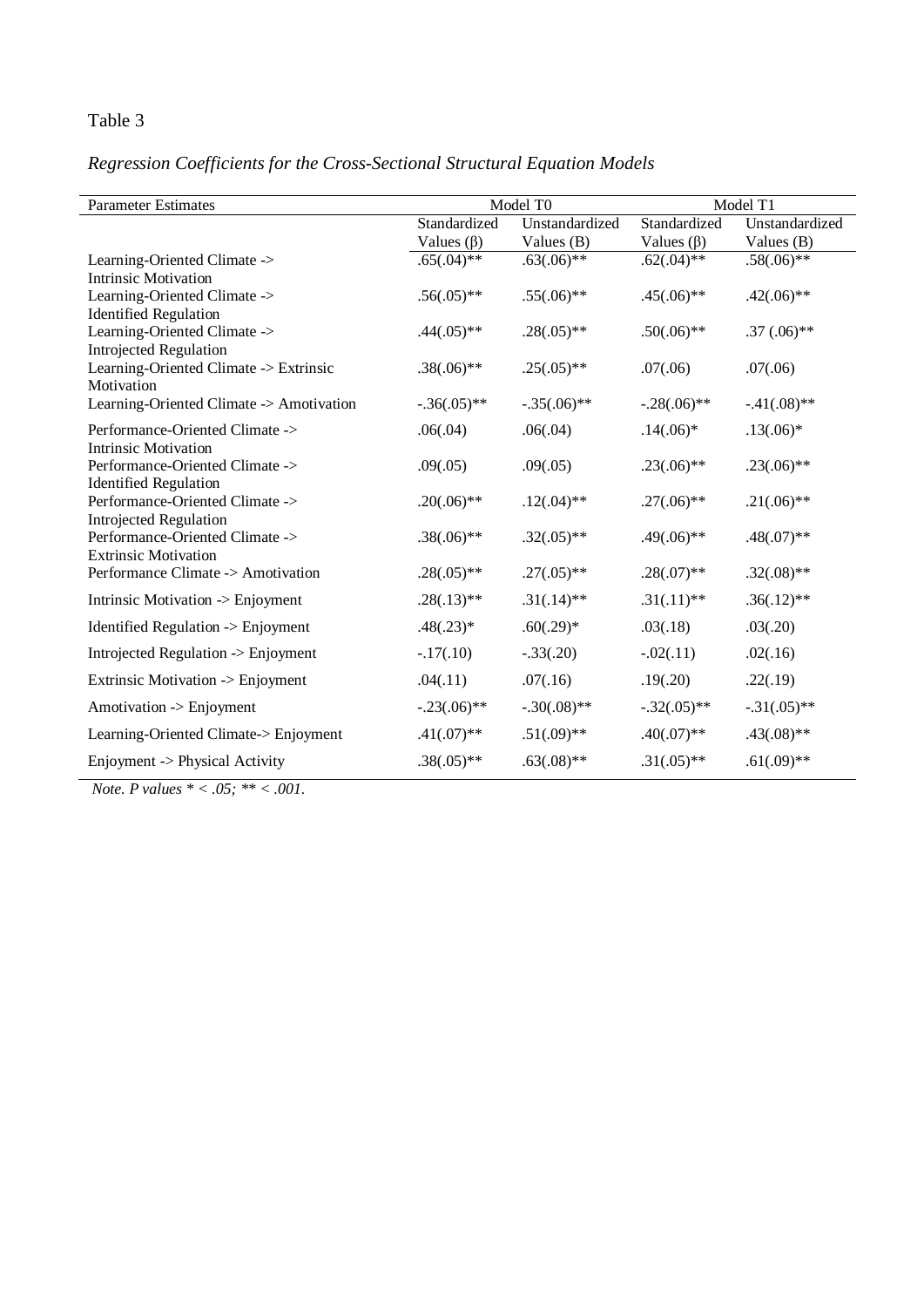*Statistically Significant Regression Coefficients for the Longitudinal Structural Equation Models*

| <b>Parameter Estimates</b>                                        | Standardized     | Unstandardized |
|-------------------------------------------------------------------|------------------|----------------|
| Longitudinal Relationships                                        | Values $(\beta)$ | Values $(B)$   |
| Learning-Oriented Climate T0 -> Learning-Oriented Climate T1      | $.39(.05)**$     | $.44(.06)$ **  |
| Performance-Oriented Climate T0-> Performance-Oriented Climate T1 | $.33(.06)$ **    | $.30(.05)**$   |
| Intrinsic Motivation TO -> Intrinsic Motivation T1                | $.32(.06)**$     | $.29(.05)**$   |
| Identified Regulation T0 -> Identified Regulation T1              | $.46(.07)**$     | $.48(.08)**$   |
| Introjected Regulation T0-> Introjected Regulation T1             | $.42(.08)**$     | $.29(.06)$ **  |
| Extrinsic Motivation $T0 \rightarrow$ Extrinsic Motivation T1     | $.42(.06)**$     | $.46(.08)**$   |
| Amotivation $T0 \rightarrow$ Amotivation T1                       | $.28(.06)$ **    | $.31(.07)**$   |
| Enjoyment $T0 \rightarrow$ Enjoyment T1                           | $.38(.04)$ **    | $.32(.06)**$   |
| Physical Activity $T0 \rightarrow$ Physical Activity T1           | $.41(.05)**$     | $.44(.05)**$   |
| Cross-Lagged Relationships                                        |                  |                |
| Performance-Oriented Climate T0 -> Introjected Regulation T1      | $.18(.08)$ **    | $.16(.07)**$   |
| Performance -Oriented Climate T0 -> Extrinsic Regulation T1       | $.24(.07)**$     | $.23(.07)**$   |
| Performance - Oriented Climate T0 -> Amotivation T1               | $.17(.07)**$     | $.19(.07)**$   |
| <i>Note</i> , <i>P</i> values $** < .001$ .                       |                  |                |